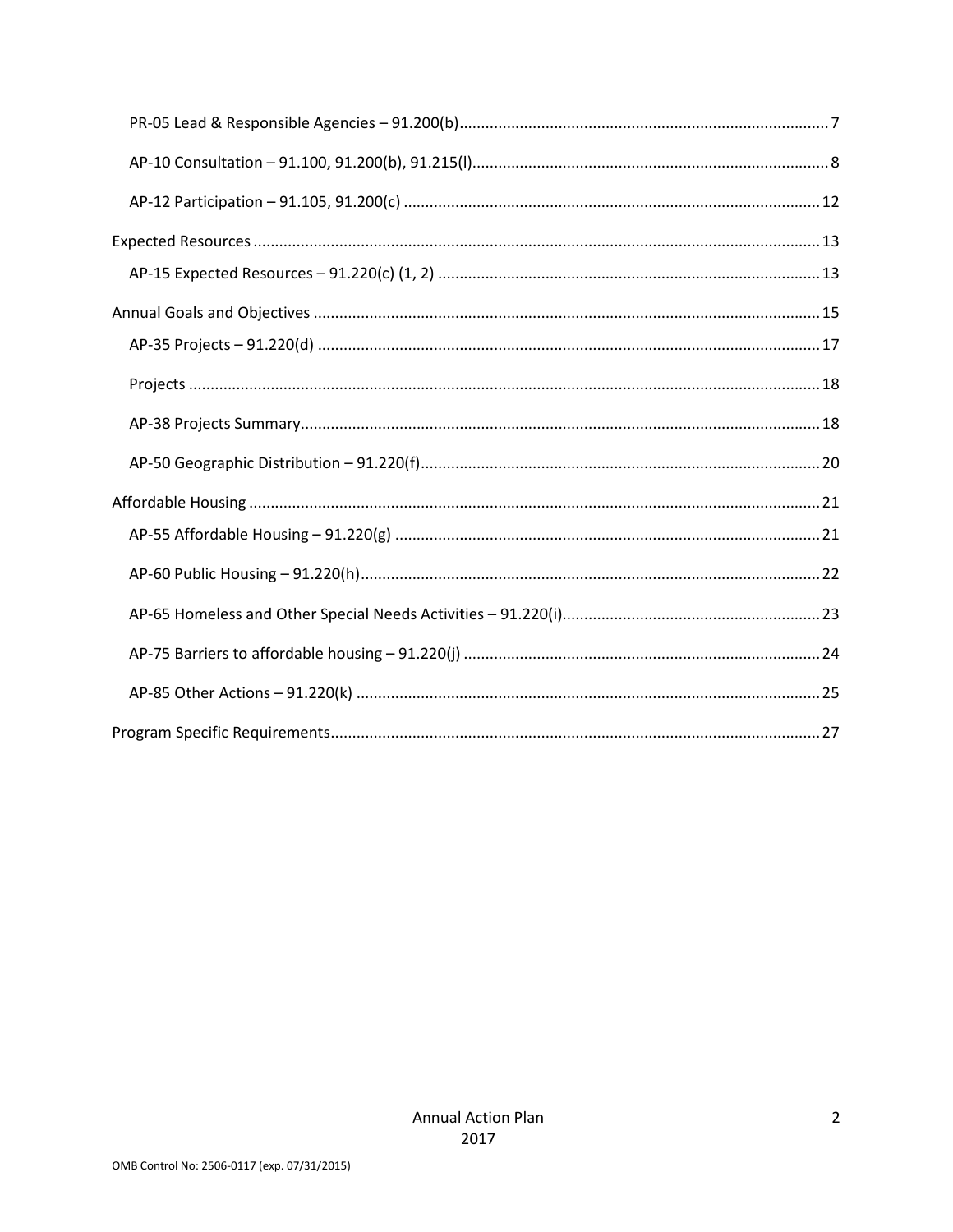### **Executive Summary**

### <span id="page-2-1"></span><span id="page-2-0"></span>**AP-05 Executive Summary - 24 CFR 91.200(c), 91.220(b)**

#### **1. Introduction**

The Consolidated Plan for the City of DeSoto, Texas, has been prepared in response to a consolidated process developed by the U.S. Department of Housing and Urban Development (HUD) for the Community Development Block Grant (CDBG) program.

This Consolidated Plan outlines housing, community and economic development needs, priorities, strategies, and projects that will be undertaken by the City of DeSoto with the funds that the City receives from the U.S. Department of Housing and Urban Development (HUD). As an entitlement jurisdiction, the City receives an annual share of federal Community Development Block Grant (CDBG) funds. In order to receive its CDBG entitlement, the City must submit a Consolidated Plan once every 5 years, and each Year Annual Action Plan to HUD. The funds are intended to provide low and moderateincome households with viable communities, including decent housing, a suitable living environment, and expanded economic opportunities. Eligible activities include community facilities, public infrastructure and improvements, housing rehabilitation and preservation, development activities, public services, economic development, planning, and program administration.

The Consolidated Plan and Annual Action Plan serves the following functions: 1) A planning document for the City, which builds upon a citizen participation process; 2) An application for federal funds under HUD's formula grant programs; 3) A strategy to be followed in carrying out HUD programs; and, 4) An action plan that provides a basis for assessing performance.

#### **2. Summarize the objectives and outcomes identified in the Plan**

This could be a restatement of items or a table listed elsewhere in the plan or a reference to another location. It may also contain any essential items from the housing and homeless needs assessment, the housing market analysis or the strategic plan.

Annual Action Plan goals and objectives are based upon those established in the Consolidated Plan and supported by items or tables presented in the Consolidated Plan. The Annual Action Plan may also contain references to any essential items or tables from the housing and homeless needs assessment, the housing market analysis or the strategic plan of the Consolidated Plan.

The target areas in the City are those which have the highest levels of poverty and greatest need for infrastructure improvements, housing rehabilitation, and public services.

Annual Action Plan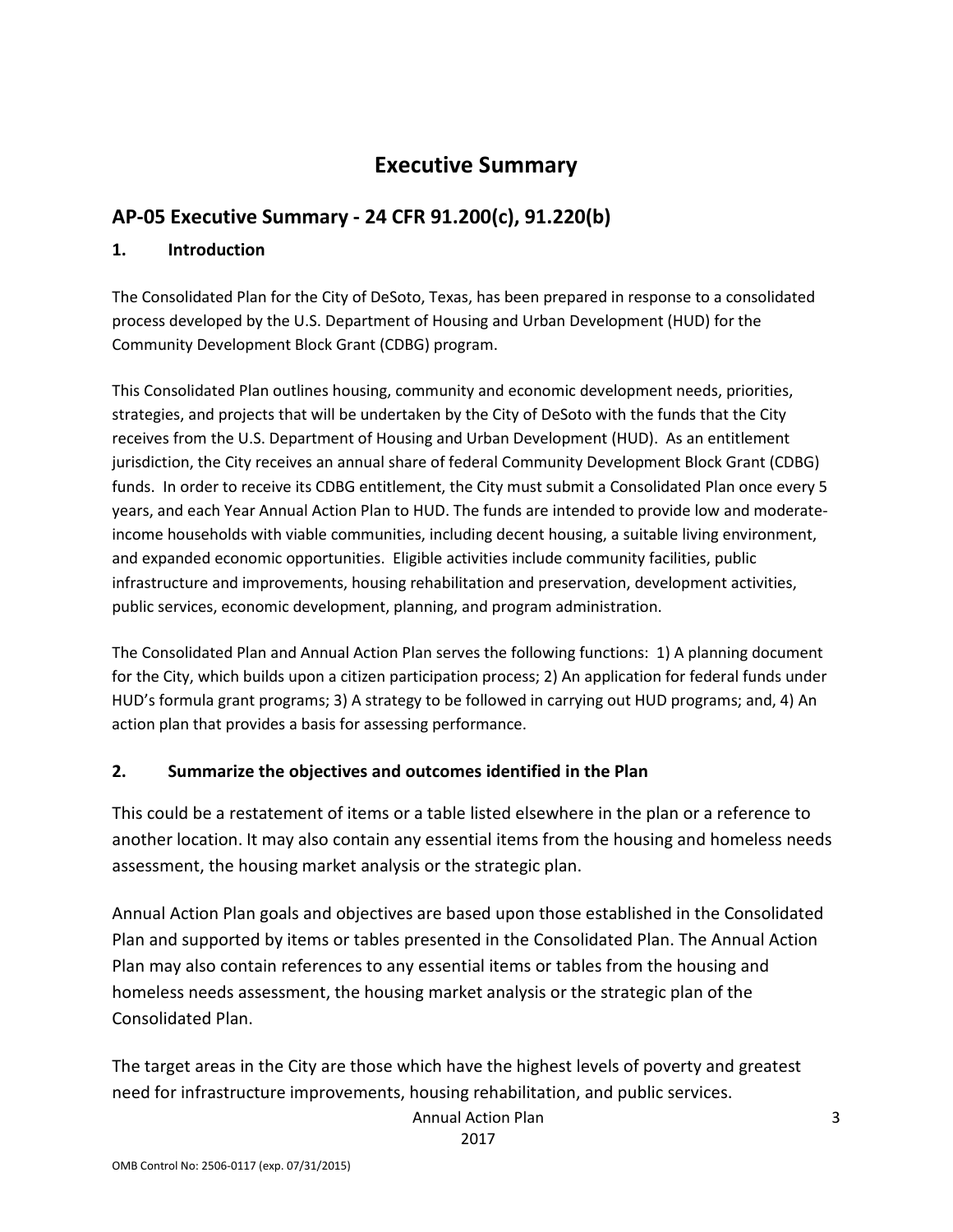The highest priority needs for these target areas and the City's low-moderate income populations are: Public Improvements and Public Infrastructure, Homeowner Rehabilitation and Housing Assistance, Homeless Prevention, and Public Service programs.

Market conditions, especially increasing housing and transportation costs, low incomes, and stagnant wages, have created the needs for housing assistance and transportation programs in support of low – moderate income households, elderly and persons with disabilities.

The City's resources from federal, state, and local sources are limited and expected to remain the same in the coming years, which may diminish the amount available even with modest inflation. The City is working to find sources and organizations to leverage these dollars.

As a recent approved entitlement community, the City continues to build its' institutional delivery system currently in place. The City's programs are supported through contacts and service agreements with private business, organizations and public service agencies and the City will work to enhance its outreach and information efforts to make its project selection process transparent, and to ensure coordination, collaboration, and information sharing among the various entities responsible for program delivery.

The needs in the City are numerous and varied. The principal needs are: 1) public improvements to neighborhoods and public services, 2) housing rehabilitation for owner occupied units, 3) public facility and public infrastructure improvements to meet ADA compliance requirements, and 4) programs in support of specific objectives.

### **3. Evaluation of past performance**

This is an evaluation of past performance that helped lead the grantee to choose its goals or projects.

The City of DeSoto is entering its' third year as an entitlement community, and has experience with the CDBG program, having used CDBG funds for a number of Public Improvements and Infrastructure projects across the City. Each of these projects was successfully completed on time and within budget, and appropriate reports were submitted on time. These projects, primarily Infrastructure and Code Enforcement projects, have benefitted the low/mod residents of these neighborhoods.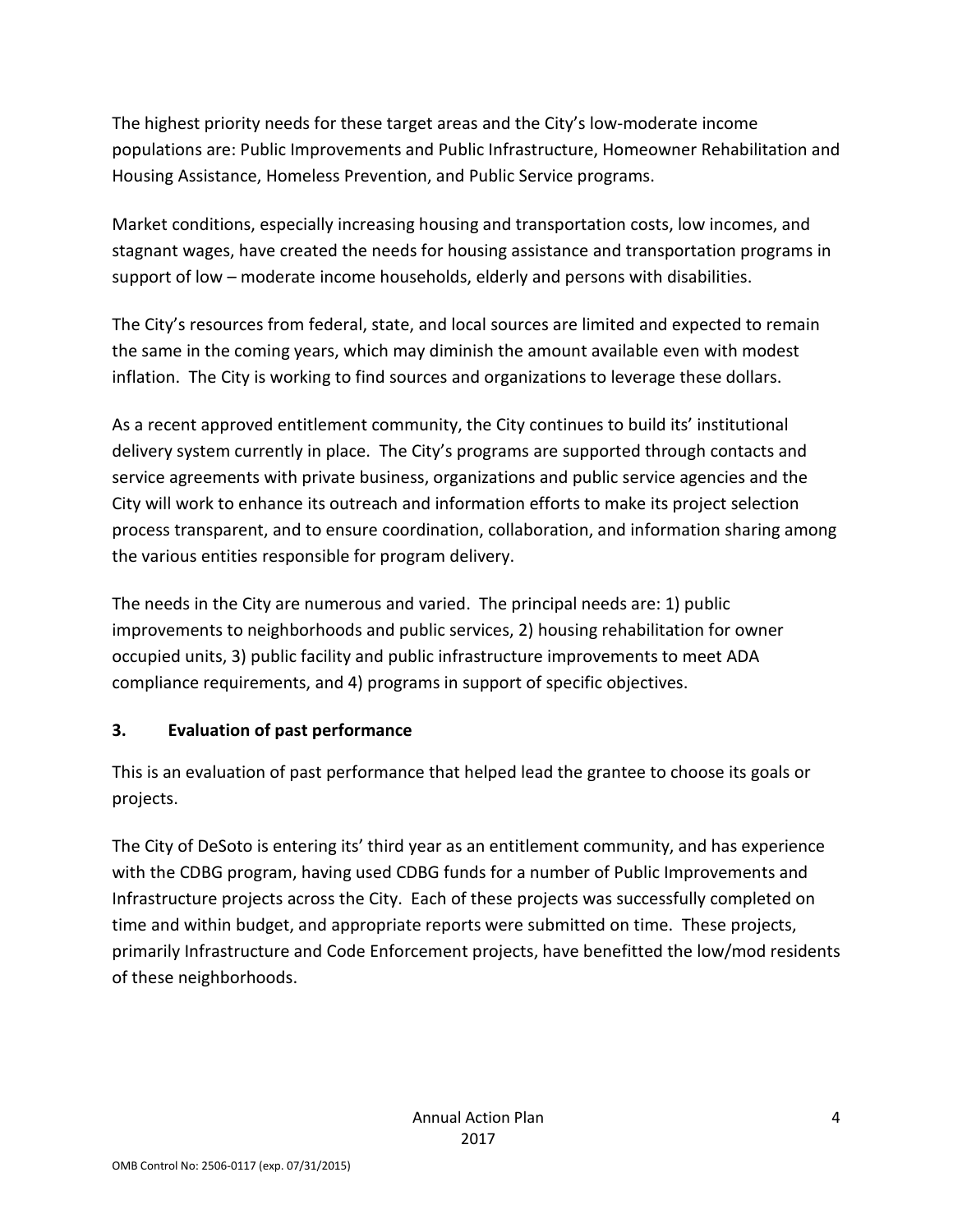### **4. Summary of Citizen Participation Process and consultation process**

Summary from citizen participation section of plan.

The City considers the involvement of its low- and moderate-income residents to be essential to the development and implementation of its Five-Year Consolidated Plan and its Annual Action Plans.

As noted in PR-10, Consultation, a publicized Town Hall public meeting to receive public comment was held February 15, 2017. A public comment period for public review of the 2017 Annual Action Plan was advertised for August 1, 2017 through August 14, 2017. A publicized City Council Public Hearing for adoption of the 2017 Annual Action Plan was held on August 15, 2017. These sessions were part of a concerted effort to obtain as much public input as possible in the preparation of the Annual Action Plan. The public hearing, town hall meeting, on-line survey, and 14-day comment period were advertised in the local newspaper and on the City Website. The input received helped identify specific community needs and priorities, which were considered in the development of the City's goals and programs. During the period of February 5, 2017 through March 6, 2017, the web-based priority needs survey was administered on-line with Survey Monkey and made available in paper form at City Hall and in public meeting to receive community input. The survey link to survey monkey was available on the City Website. While the city received few responses, input received was valuable in identifying key issues, concerns and priorities about both community needs and fair housing issues.

The City also conducted interviews with key department heads and staff, and made a presentation at City Council Public Hearing to explain the program, the City's status as a participating jurisdiction and to answer questions from the Council and the public. Active participation by attendees at the meetings and public hearings provided insight into community needs.

### **5. Summary of public comments**

This could be a brief narrative summary or reference an attached document from the Citizen Participation section of the Con Plan.

The public had opportunities to provide input on the Annual Action Plan. Public comments and ideas received were incorporated in developing the City's needs and program priorities of the Annual Action Plan. A Town Hall Meeting was held on February 15, 2017 to receive public comment on the 2017 – 2018 Annual Action Plan. The 14-day public comment period was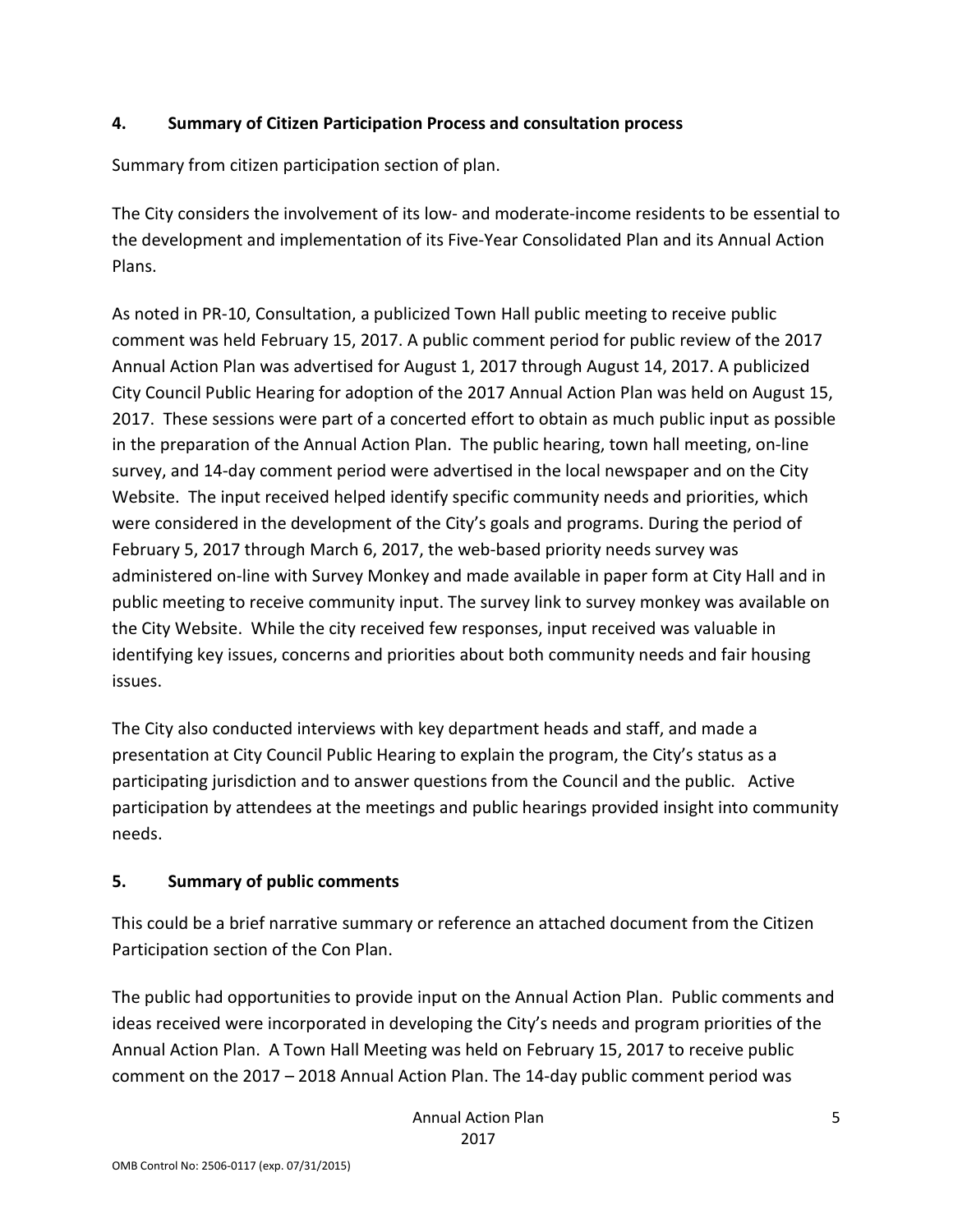August 1, 2017 – August 14, 2017. The City held a final Public Hearing and approved the Annual Action Plan on August 15, 2017. All comments received from the on-line survey, at the February 15, 2017 Town Hall Meeting, during the 14-day public comment period, and the August 15, 2017 Public Hearing have been incorporated into the final Annual Action Plan.

### **6. Summary of comments or views not accepted and the reasons for not accepting them**

The City accepted all comments that were offered.

### **7. Summary**

The City is required to prepare and submit an Annual Action Plan for HUD approval in order to receive Community Development Grant Funds.

This Annual Action Plan set forth a description of activities for the use of funds that will become available during the coming Federal fiscal year, determines goals for individuals and households to be served, and describes the implementation plan and geographic location of the activities to be undertaken. The formula allocation for the Community Development Block Grant program PY 2017-2018 will be \$255,204.

The 2017 Action Plan for the City of DeSoto has identified specific objectives and projects for the program year including: infrastructure improvements in low/mod areas and public service transportation program activities for low-moderate income persons. The City has not proposed funding for housing activities and does not yet have the policies and procedures in place to support housing rehabilitation programs. The City will develop policies and procedures for housing rehabilitation prior to funding such activities in the future.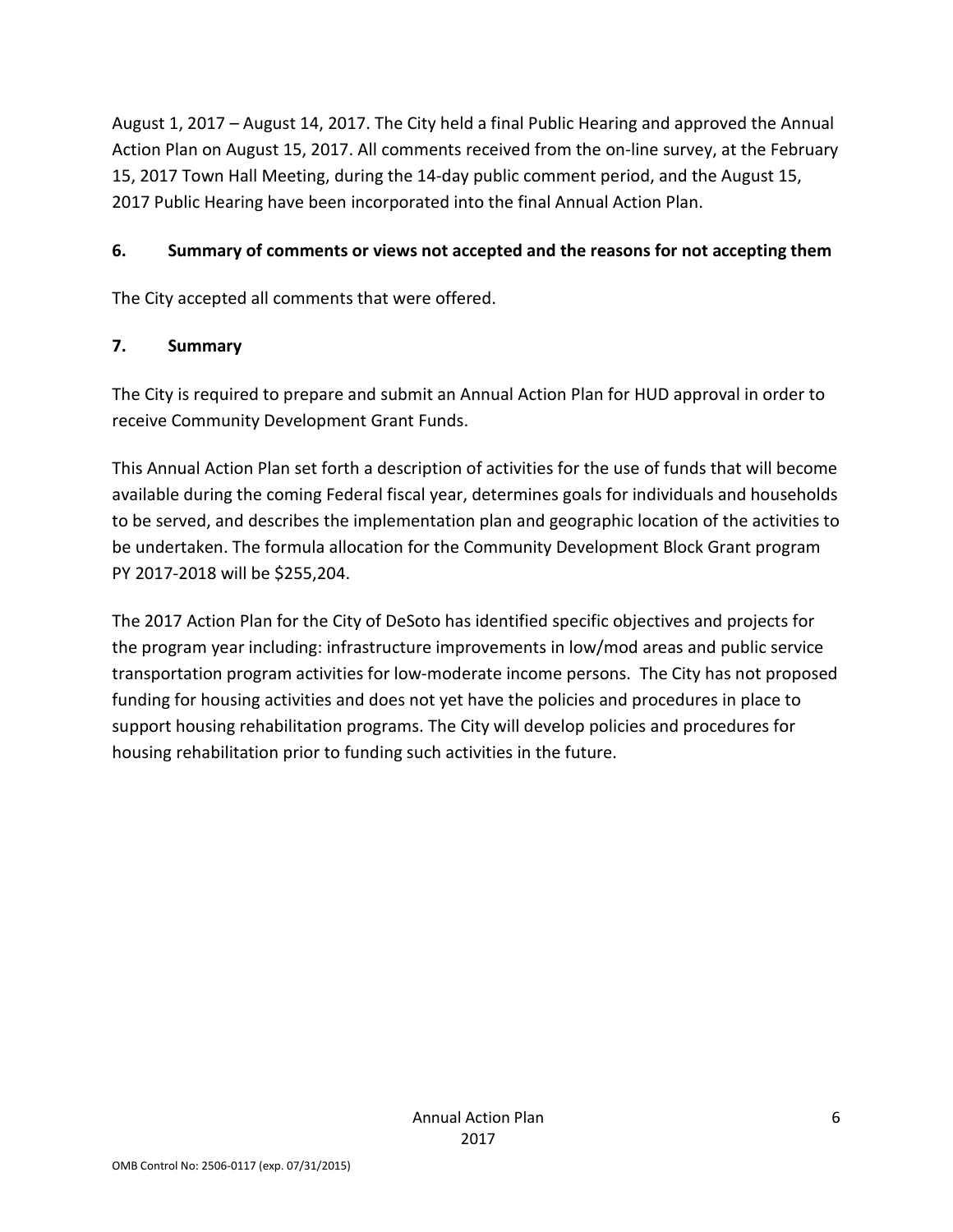### <span id="page-6-0"></span>**PR-05 Lead & Responsible Agencies – 91.200(b)**

### **1. Agency/entity responsible for preparing/administering the Consolidated Plan**

Describe the agency/entity responsible for preparing the Consolidated Plan and those responsible for administration of each grant program and funding source.

| <b>Agency Role</b> | <b>Name</b> | <b>Department/Agency</b>     |
|--------------------|-------------|------------------------------|
|                    |             |                              |
| CDBG Administrator |             | Department of Administration |

**Table 1 – Responsible Agencies**

### **Narrative (optional)**

The Administration Department is the lead agency for the completion of the Consolidated Plan and the implementation of the Annual Action Plan, as well as the responsible party for the processing and distribution of federal funds under the CDBG program, once allocated by the federal government and approved by the City Council.

Other offices and agencies responsible for executing and administering programs covered by the Consolidated Plan and Annual Action Plan include the City's Department of Development Services, Building Inspections, Parks and Recreation, Development Services and Planning and Zoning.

### **Consolidated Plan Public Contact Information**

Ms. Lora Stallings Assistant City Manager Department of Administration 211 East Pleasant Run Road DeSoto, Texas 75115 lstallings@desototexas.gov Tel: 972.230-9694 Fax: 972.230-5793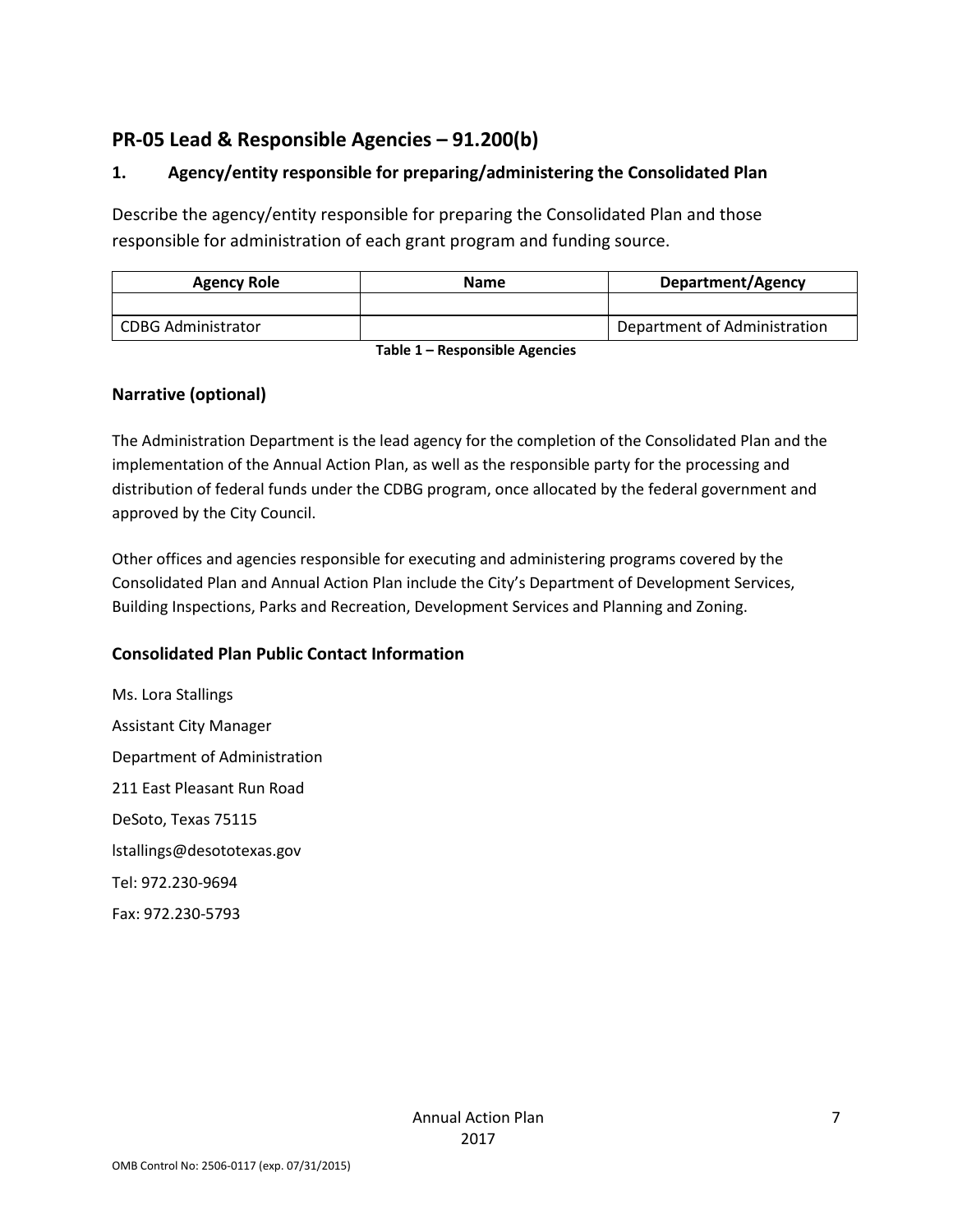### <span id="page-7-0"></span>**AP-10 Consultation – 91.100, 91.200(b), 91.215(l)**

### **1. Introduction**

Intergovernmental cooperation is vital to the success of Consolidated Plan and Annual Action Plan efforts, given the diversity of programs and agencies providing services. The City will implement the Annual Action Plan through the efforts of public, private, non-profit, and for-profit organizations to meet the stated goals and objectives. The collaborative approach employed by the City will be a valuable tool in eliciting input that would not otherwise be available. This development process synthesizes diverse ideas and approaches into a comprehensive and coherent planning document and set of strategies that address the low-income housing needs of the City in a clear and logical fashion.

### **Provide a concise summary of the jurisdiction's activities to enhance coordination between public and assisted housing providers and private and governmental health, mental health and service agencies (91.215(l))**

The City recognizes that the preparation of the Consolidated Plan and Annual Action Plan requires discussion and consultation with many diverse groups, organizations, and agencies, and the City will work closely with agencies and private businesses to enhance coordination among public and private sector programs, agencies, and activities.

Various county agencies, not-for-profit organizations, and public service providers engaged in a consultative process to develop and implement the Annual Action Plan. The Administration Department has established procedures to ensure coordination with the relevant City Departments, including the City's Department of Development Services, Building Inspections, Parks and Recreation, Development Services and Planning and Zoning.

The City has had and will maintain a relationship with the Dallas County CDBG Program and Dallas County Homeless agencies. Efforts are also coordinated with the programs in other municipalities on specific issues.

The City does not currently allocate funding for housing rehabilitation and housing assistance, but will work closely with local non-profit organizations to actively encourage housing programs for low- and moderate-income persons. Also, the City Administration Department continues to develop a positive relationship with the builders, developers, and financial institutions in the County and the region, as the program develops

**Describe coordination with the Continuum of Care and efforts to address the needs of homeless persons (particularly chronically homeless individuals and families, families with children, veterans, and unaccompanied youth) and persons at risk of homelessness.**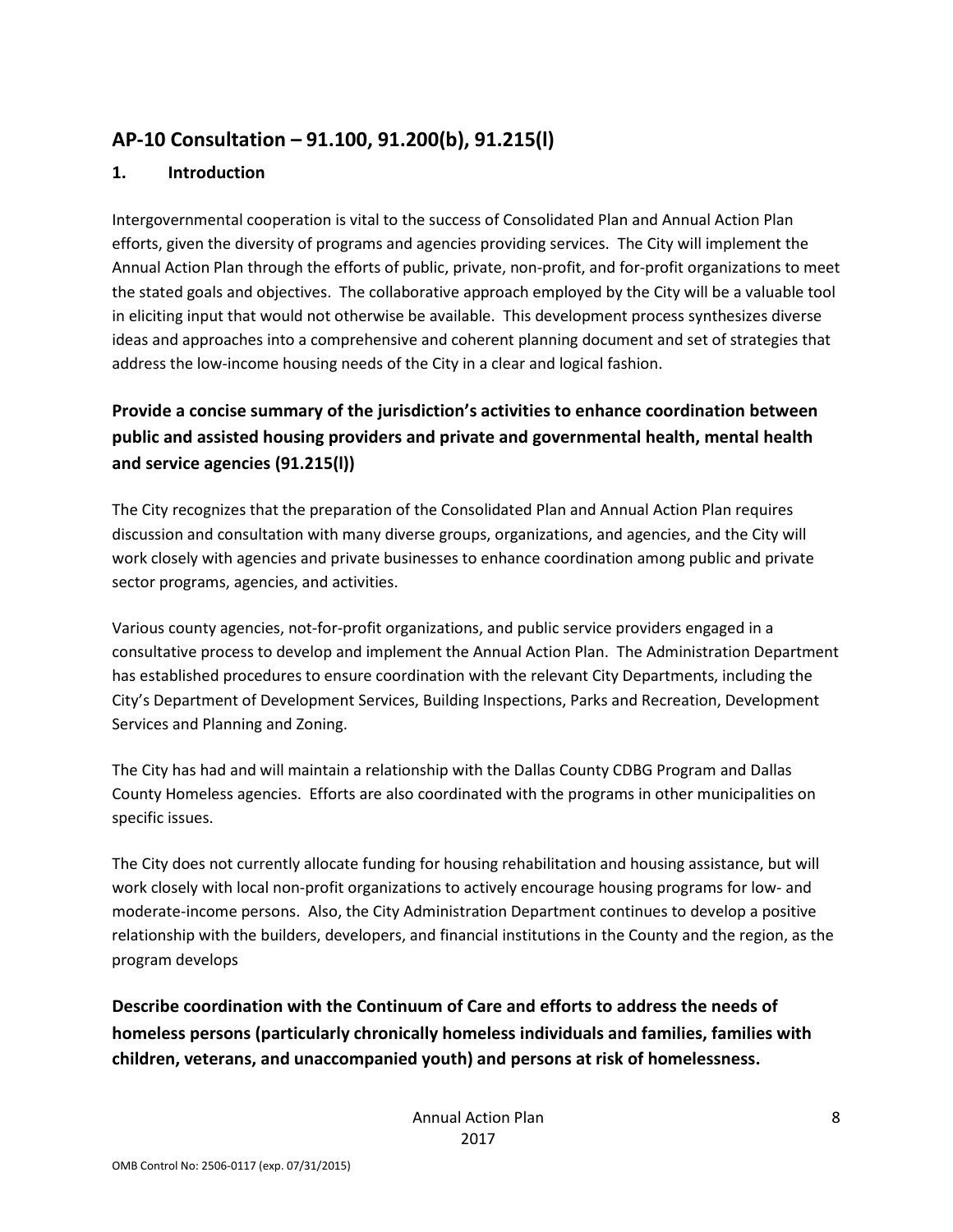The City is currently participating in the Continuum of Care and annual homeless count for Dallas County with Metro Dallas Homeless Alliance (MDHA) in the Dallas area. On January 26, 2017, the City of DeSoto participated in the MDHA annual homeless count identifying homeless persons in the City of DeSoto. The City will seek to become more knowledgeable about and involved in CoC activities.

### **Describe consultation with the Continuum(s) of Care that serves the jurisdiction's area in determining how to allocate ESG funds, develop performance standards for and evaluate outcomes of projects and activities assisted by ESG funds, and develop funding, policies and procedures for the operation and administration of HMIS**

The City is a participant in the COC for Dallas County. The City works to identify homeless needs in DeSoto and opportunities for City of DeSoto residents and service providers to participate in ESG and Super NOFA funding and programs.

### **2. Describe Agencies, groups, organizations and others who participated in the process and describe the jurisdiction's consultations with housing, social service agencies and other entities**

| 1 | Agency/Group/Organization                                                                                                                                                      | City of DeSoto Engineering                                                               |  |
|---|--------------------------------------------------------------------------------------------------------------------------------------------------------------------------------|------------------------------------------------------------------------------------------|--|
|   | <b>Agency/Group/Organization Type</b>                                                                                                                                          | Other government - Local                                                                 |  |
|   | What section of the Plan was addressed by<br><b>Consultation?</b>                                                                                                              | <b>Market Analysis</b><br>Infrastructure/Facilities                                      |  |
|   | <b>Briefly describe how the</b><br>Agency/Group/Organization was consulted.<br>What are the anticipated outcomes of the<br>consultation or areas for improved<br>coordination? |                                                                                          |  |
| 2 | Agency/Group/Organization                                                                                                                                                      | City of DeSoto Code Enforcement and Police<br>Department; Metro Dallas Homeless Alliance |  |
|   | <b>Agency/Group/Organization Type</b>                                                                                                                                          | Other government - Local                                                                 |  |
|   | What section of the Plan was addressed by<br><b>Consultation?</b>                                                                                                              | Housing, Homeless Count and Code Enforcement in<br><b>LMI Neighborhoods</b>              |  |
|   | <b>Briefly describe how the</b><br>Agency/Group/Organization was consulted.<br>What are the anticipated outcomes of the<br>consultation or areas for improved<br>coordination? |                                                                                          |  |

**Table 2 – Agencies, groups, organizations who participated**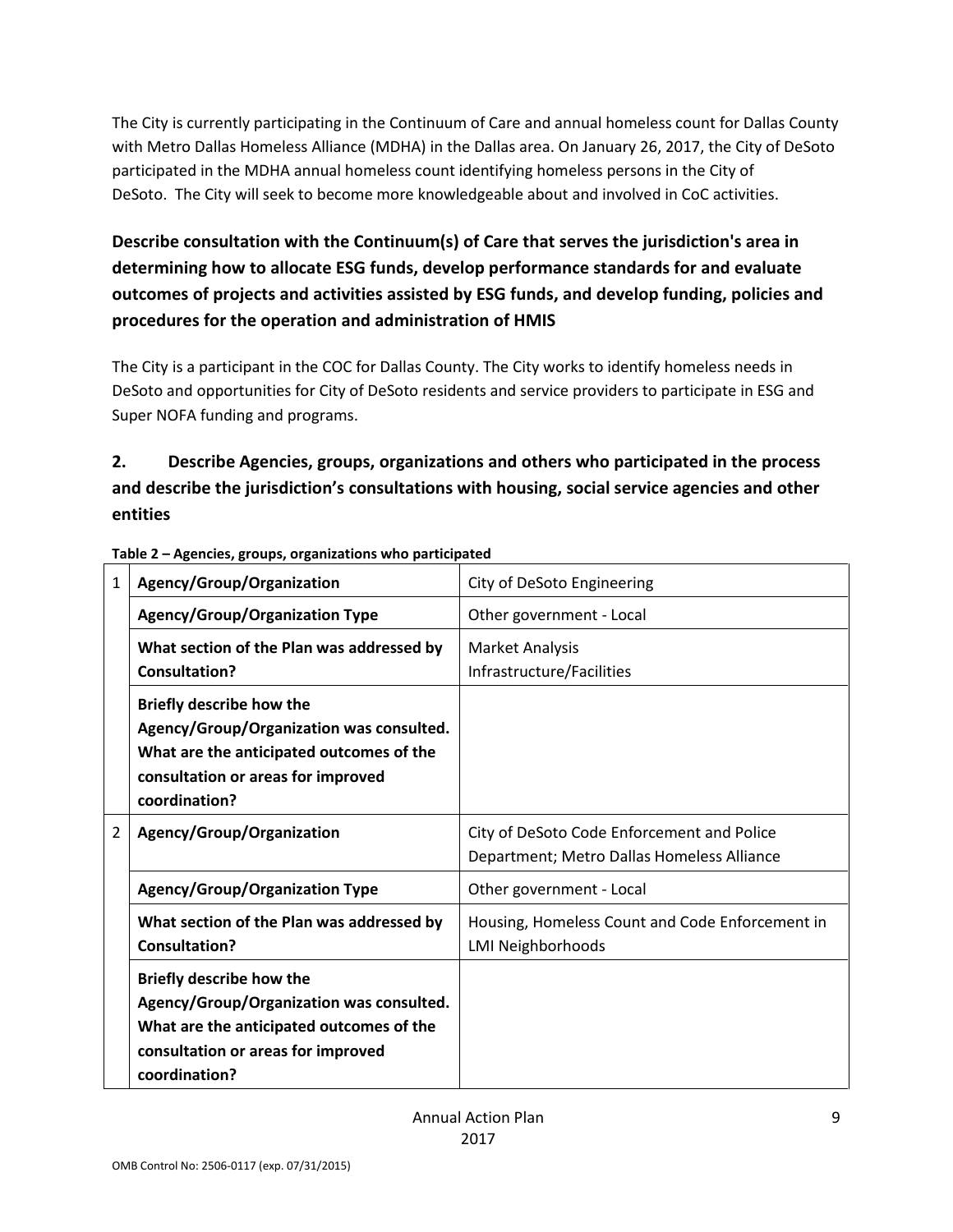| 3                                                                                                                                                             | Agency/Group/Organization                                  | DeSoto Housing Finance Corporation                                                                                                                                                                           |  |  |
|---------------------------------------------------------------------------------------------------------------------------------------------------------------|------------------------------------------------------------|--------------------------------------------------------------------------------------------------------------------------------------------------------------------------------------------------------------|--|--|
|                                                                                                                                                               | <b>Agency/Group/Organization Type</b>                      | Publicly Funded Institution/System of Care<br>Other government - Local                                                                                                                                       |  |  |
|                                                                                                                                                               | What section of the Plan was addressed by<br>Consultation? | <b>Housing Need Assessment</b>                                                                                                                                                                               |  |  |
| <b>Briefly describe how the</b><br>Agency/Group/Organization was consulted.<br>What are the anticipated outcomes of the<br>consultation or areas for improved |                                                            | A number of the agencies and organizations with<br>which the City consults are shown in the table below.<br>The City maintains contact with over forty other<br>municipalities, school districts and service |  |  |
|                                                                                                                                                               | coordination?                                              | organizations via e-mail, conference calls, face-to-<br>face meetings, and conferences.                                                                                                                      |  |  |

### **Identify any Agency Types not consulted and provide rationale for not consulting**

To the best of its ability, the City has been in contact with agencies and organizations involved in activities that are relevant to CDBG activities and programs.

| Name of Plan                       | <b>Lead Organization</b>        | How do the goals of your Strategic<br>Plan overlap with the goals of each<br>plan? |  |  |
|------------------------------------|---------------------------------|------------------------------------------------------------------------------------|--|--|
| Continuum of Care                  | <b>Dallas County</b>            | Provides data on homeless needs.                                                   |  |  |
| City of DeSoto 2003                | <b>City Planning Department</b> | Provides unified direction for housing,                                            |  |  |
| Comprehensive Plan                 |                                 | infrastructure, and services programs                                              |  |  |
| <b>Dallas County Consolidated</b>  | Dallas County Department of     | Coordination of homeless programs                                                  |  |  |
| Plan                               | Planning and Development        |                                                                                    |  |  |
| Dallas Ten-Year Plan to End        | <b>Metro Dallas Homeless</b>    | Coordination of homeless programs;                                                 |  |  |
| <b>Chronic Homelessness</b>        | Alliance                        | coordinated client access                                                          |  |  |
| <b>Strategic Plan for Dallas</b>   | <b>Dallas County Planning</b>   | Broad direction for economic and                                                   |  |  |
| County                             | Department                      | community development                                                              |  |  |
| <b>Metropolitan Transportation</b> | North Central Texas Council of  | Infrastructure issues and priorities                                               |  |  |
| Plan                               | Governments                     |                                                                                    |  |  |

#### **Other local/regional/state/federal planning efforts considered when preparing the Plan**

**Table 3 – Other local / regional / federal planning efforts**

#### **Narrative (optional)**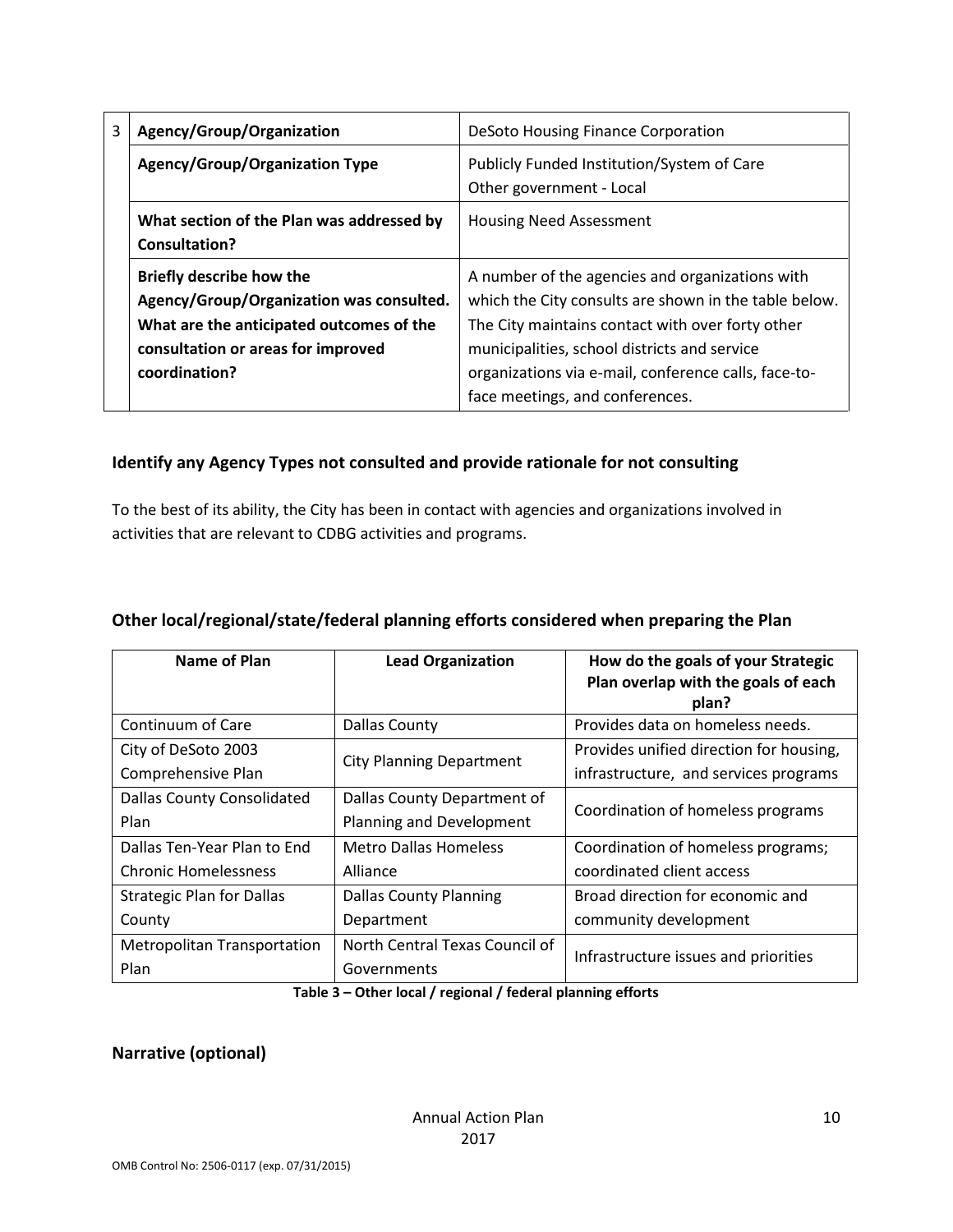As noted above, the City will coordinate with a range of public entities, including neighboring municipalities, the Metro Dallas Homeless Alliance, the Texas Department of Housing and Community Affairs, Dallas County, and North Central Texas Council of Governments (NTCOG) in the development and execution of a range of programs and activities.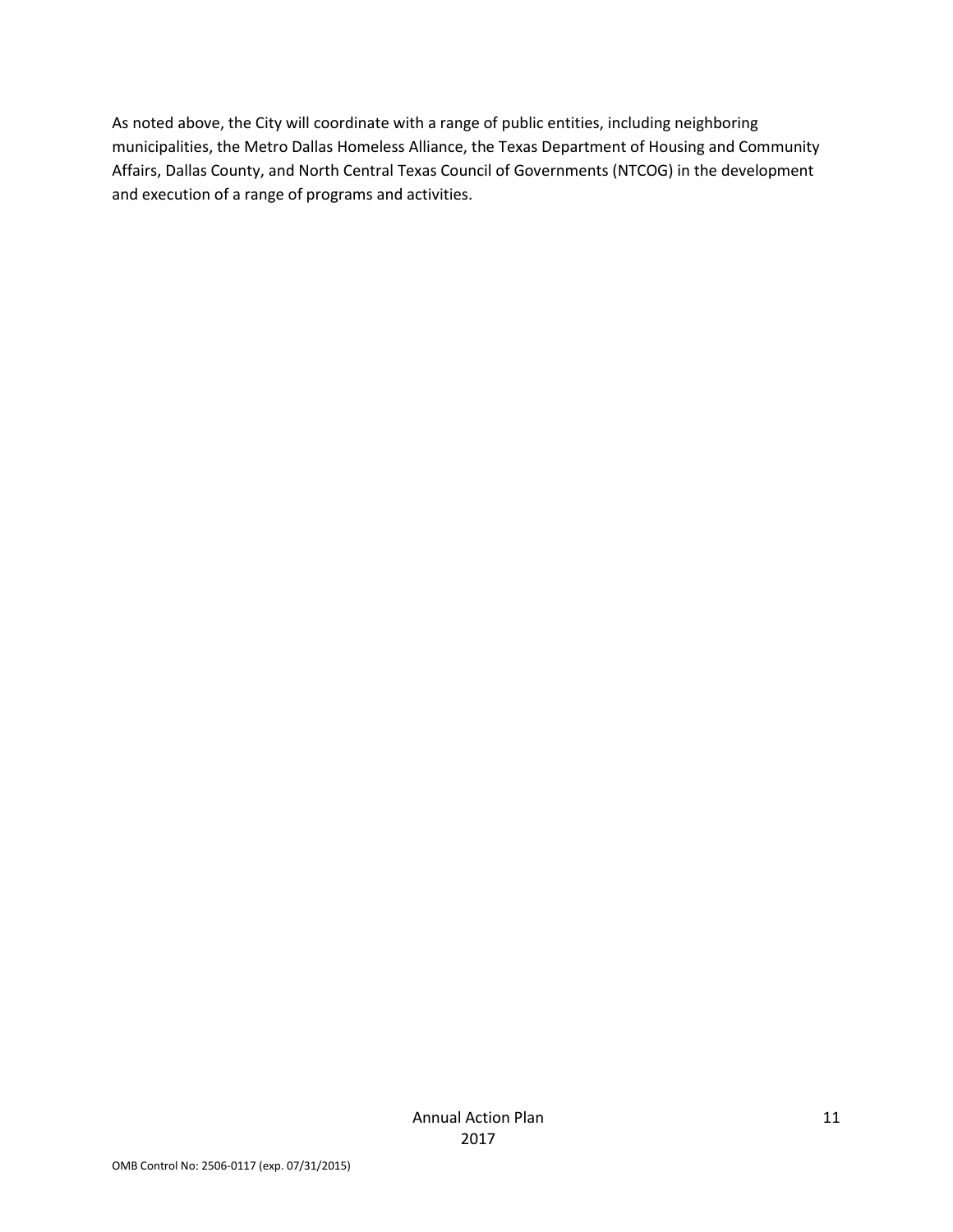### <span id="page-11-0"></span>**AP-12 Participation – 91.105, 91.200(c)**

### **1. Summary of citizen participation process/Efforts made to broaden citizen participation Summarize citizen participation process and how it impacted goal-setting**

The City considers the involvement of its low- and moderate-income residents to be essential to the development and implementation of its Five-Year Consolidated Plan and its Annual Action Plans.

As noted in AP-05, consultation, a publicized Town Hall Meeting was held on February 15, 2017 to receive public comment on the 2017 – 2018 Annual Action Plan. The 14-day public comment period was August 1, 2017 – August 14, 2017. The City publicized and held a final Public Hearing and approved the Annual Action Plan on August 15, 2017. The input received at these meetings helped identify specific community needs and priorities, which were considered in the development of the City's goals and programs.

In February of 2017, as part of the Annual Action Plan, the City also conducted interviews with key department heads and staff, to explain the program, the City's status as a participating jurisdiction and to answer questions. Active participation by attendees at the meetings provided insight into community needs.

The City also prepared a Web-based survey about Community Development activities and fair housing issues to obtain additional public input. The survey was available on the City Website from February 5, 2017 until March 6, 2017. The city received few responses but comments received were valuable in identifying key issues, concerns and priorities about both community needs and fair housing issues.

The City ensures that all Public Hearings and public town hall meetings are held at times and locations convenient to potential and actual beneficiaries and with accommodations for persons with disabilities. Upon request, in advance of the meeting, the City will attempt to make accommodations for those individuals in need of special assistance. The City also provides technical assistance workshops for all interested in the programs.

The Citizen Outreach Participation Table below provides details about the various outreach efforts.

| Sort<br>Order | Mode of<br><b>Outreach</b> | <b>Target of</b><br><b>Outreach</b> | Summary of<br>response/<br>attendance | Summary of<br>comments<br>received | Summary of<br>comments not<br>accepted<br>and reasons | URL (If<br>applicable) |
|---------------|----------------------------|-------------------------------------|---------------------------------------|------------------------------------|-------------------------------------------------------|------------------------|
|               |                            |                                     |                                       |                                    |                                                       |                        |

### **Citizen Participation Outreach**

**Table 4 – Citizen Participation Outreach**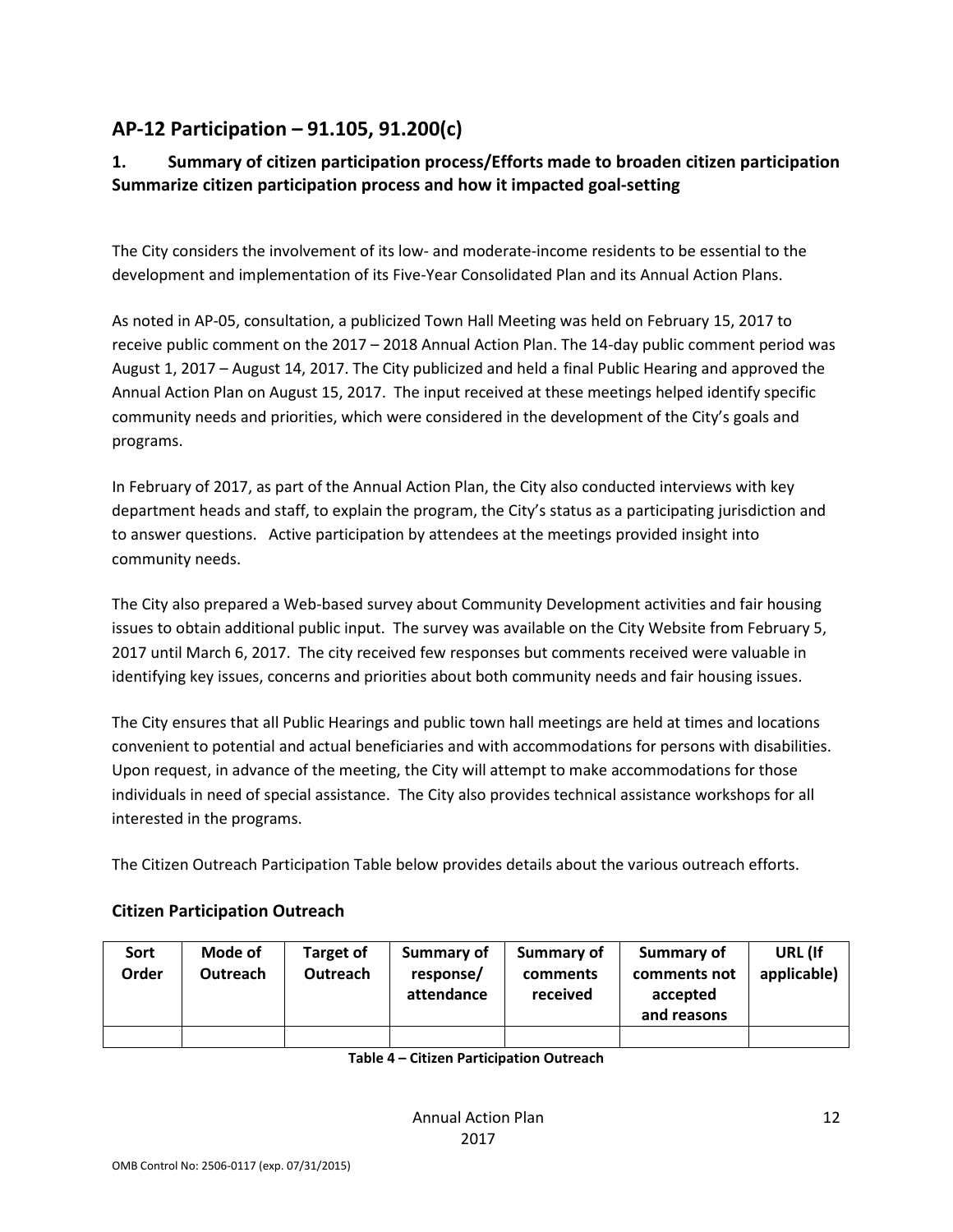### **Expected Resources**

### <span id="page-12-1"></span><span id="page-12-0"></span>**AP-15 Expected Resources – 91.220(c) (1, 2)**

### **Introduction**

The City is faced with the difficult task of meeting increasing needs with limited resources. The figures shown below in the table are estimates. Third year figures are based upon the known HUD allocation. The figure for "Expected Amount Available Remainder of ConPlan" multiples the current figures by three to arrive at an estimate for the remainder of the ConPlan

### **Priority Table**

| Program     | <b>Source</b>      | <b>Uses of Funds</b> |                                    | <b>Expected Amount Available Year 1</b> | <b>Expected</b>                              | <b>Narrative</b> |                                                                            |                    |
|-------------|--------------------|----------------------|------------------------------------|-----------------------------------------|----------------------------------------------|------------------|----------------------------------------------------------------------------|--------------------|
|             | of<br><b>Funds</b> |                      | Annual<br><b>Allocation:</b><br>\$ | Program<br>Income:<br>\$                | <b>Prior Year</b><br><b>Resources:</b><br>\$ | Total:<br>\$     | <b>Amount</b><br><b>Available</b><br>Reminder<br>of<br><b>ConPlan</b><br>Ş | <b>Description</b> |
| <b>CDBG</b> | public             | Acquisition          |                                    |                                         |                                              |                  |                                                                            |                    |
|             |                    | Admin and            |                                    |                                         |                                              |                  |                                                                            |                    |
|             | federal            | Planning             |                                    |                                         |                                              |                  |                                                                            |                    |
|             |                    | Economic             |                                    |                                         |                                              |                  |                                                                            |                    |
|             |                    | Development          |                                    |                                         |                                              |                  |                                                                            |                    |
|             |                    | Housing              |                                    |                                         |                                              |                  |                                                                            |                    |
|             |                    | Public               |                                    |                                         |                                              |                  |                                                                            |                    |
|             |                    | Improvements         |                                    |                                         |                                              |                  |                                                                            |                    |
|             |                    | Public               |                                    |                                         |                                              |                  |                                                                            |                    |
|             |                    | <b>Services</b>      | 255,204                            | 0                                       | 0                                            | 255,204          | 765,612                                                                    |                    |

**Table 5 - Expected Resources – Priority Table**

### **Explain how federal funds will leverage those additional resources (private, state and local funds), including a description of how matching requirements will be satisfied**

The City will seek to cultivate funding partners who can match the City's investment of CDBG funds. The City administration recognizes that the City's annual entitlement and formula allocations are not sufficient to meet all of its needs. Additional funds need to be identified to support public services, public infrastructure and affordable housing programs for those in need.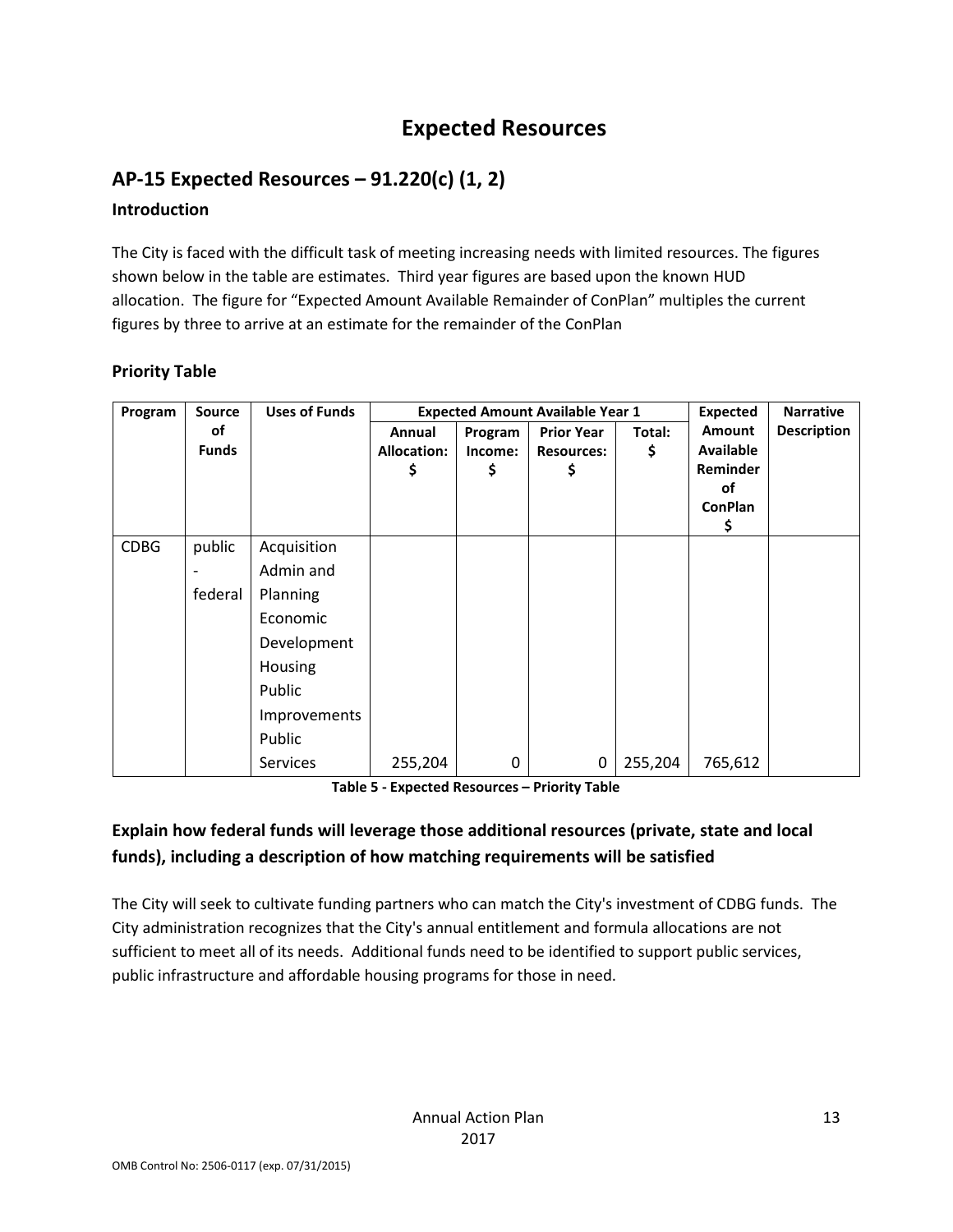### **If appropriate, describe publically owned land or property located within the jurisdiction that may be used to address the needs identified in the plan**

Not Applicable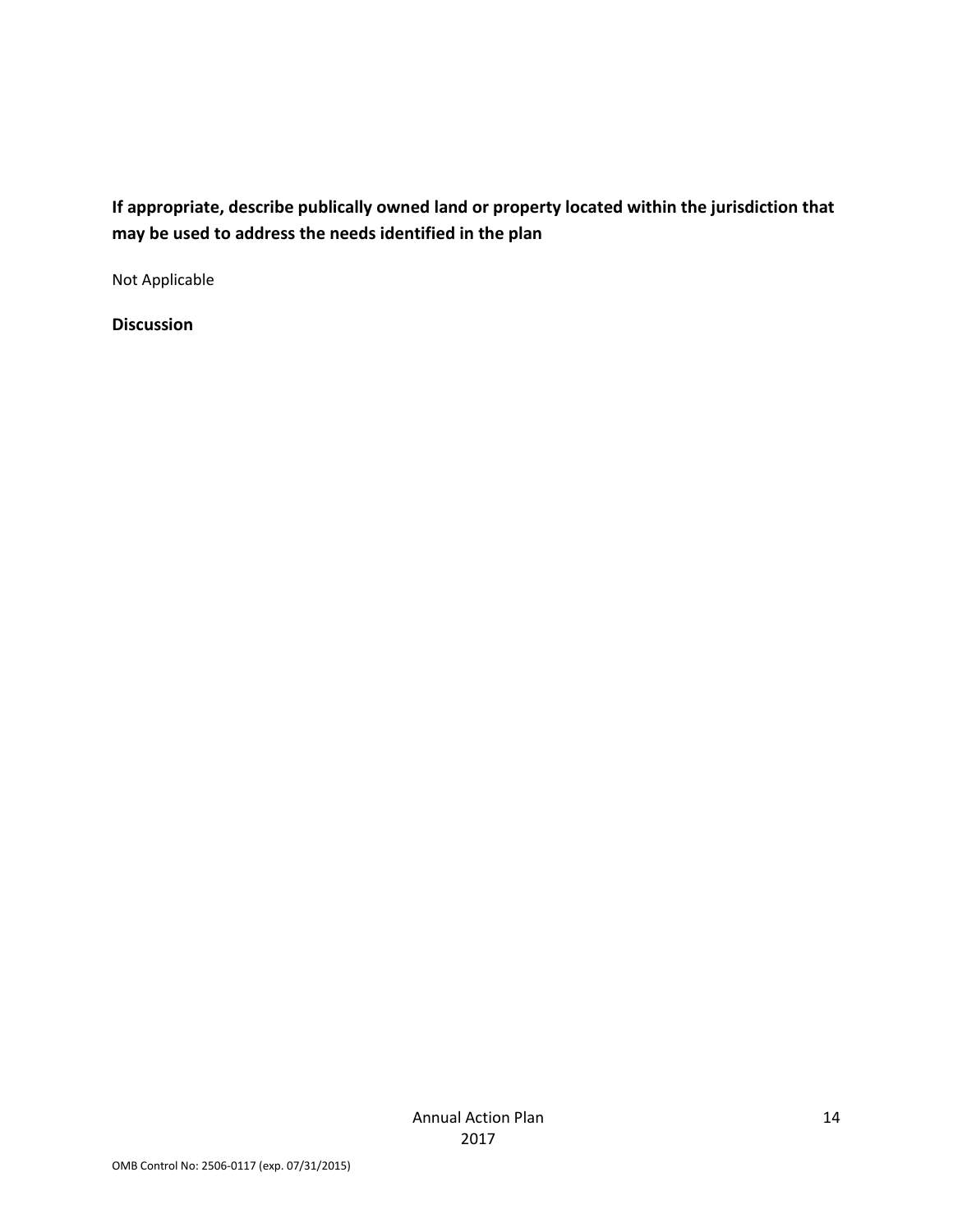### **Annual Goals and Objectives**

### **AP-20 Annual Goals and Objectives - 91.420, 91.220(c)(3)&(e)**

#### **Goals Summary Information**

<span id="page-14-0"></span>

| Sort           | <b>Goal Name</b>            | <b>Start</b> | End  | Category     | Geographic | <b>Needs Addressed</b>         | <b>Funding</b> | <b>Goal Outcome Indicator</b> |
|----------------|-----------------------------|--------------|------|--------------|------------|--------------------------------|----------------|-------------------------------|
| Order          |                             | Year         | Year |              | Area       |                                |                |                               |
| $\mathbf{1}$   | Program Administration      | 2017         | 2018 | Affordable   | Citywide   | Public improvements and        | CDBG:          | Other: 1 Other                |
|                |                             |              |      | Housing      |            | public Infrastructure,         | \$53,204       |                               |
|                |                             |              |      | Public       |            | <b>Public Service Programs</b> |                |                               |
|                |                             |              |      | Housing      |            | Economic Development,          |                |                               |
|                |                             |              |      | Homeless     |            | including job training         |                |                               |
|                |                             |              |      | Non-         |            | <b>Public Facilities</b>       |                |                               |
|                |                             |              |      | Homeless     |            | Homeless Activities, including |                |                               |
|                |                             |              |      | Special      |            | <b>Homeless Prevention</b>     |                |                               |
|                |                             |              |      | <b>Needs</b> |            |                                |                |                               |
|                |                             |              |      | Non-Housing  |            |                                |                |                               |
|                |                             |              |      | Community    |            |                                |                |                               |
|                |                             |              |      | Development  |            |                                |                |                               |
| $\overline{2}$ | Public                      | 2017         | 2018 | Non-Housing  | Low-mod    | Public                         | CDBG:          | Public Facility or            |
|                | Improvements/Infrastructure |              |      | Community    | areas      | Improvements/Infrastructure    | \$164,000      | Infrastructure Activities     |
|                |                             |              |      | Development  |            |                                |                | other than                    |
|                |                             |              |      |              |            |                                |                | Low/Moderate Income           |
|                |                             |              |      |              |            |                                |                | Housing Benefit: 250          |
|                |                             |              |      |              |            |                                |                | <b>Persons Assisted</b>       |
| 3              | <b>Public Services</b>      | 2017         | 2018 | Non-Housing  | Low-mod    | Provide Transportation         | CDBG:          | Public Services /             |
|                |                             |              |      | Community    | areas      | Services, including            | \$38,000       | Transportation: 50 low-       |
|                |                             |              |      | Development  |            | transportation vouchers        |                | moderate persons              |

**Table 6 – Goals Summary**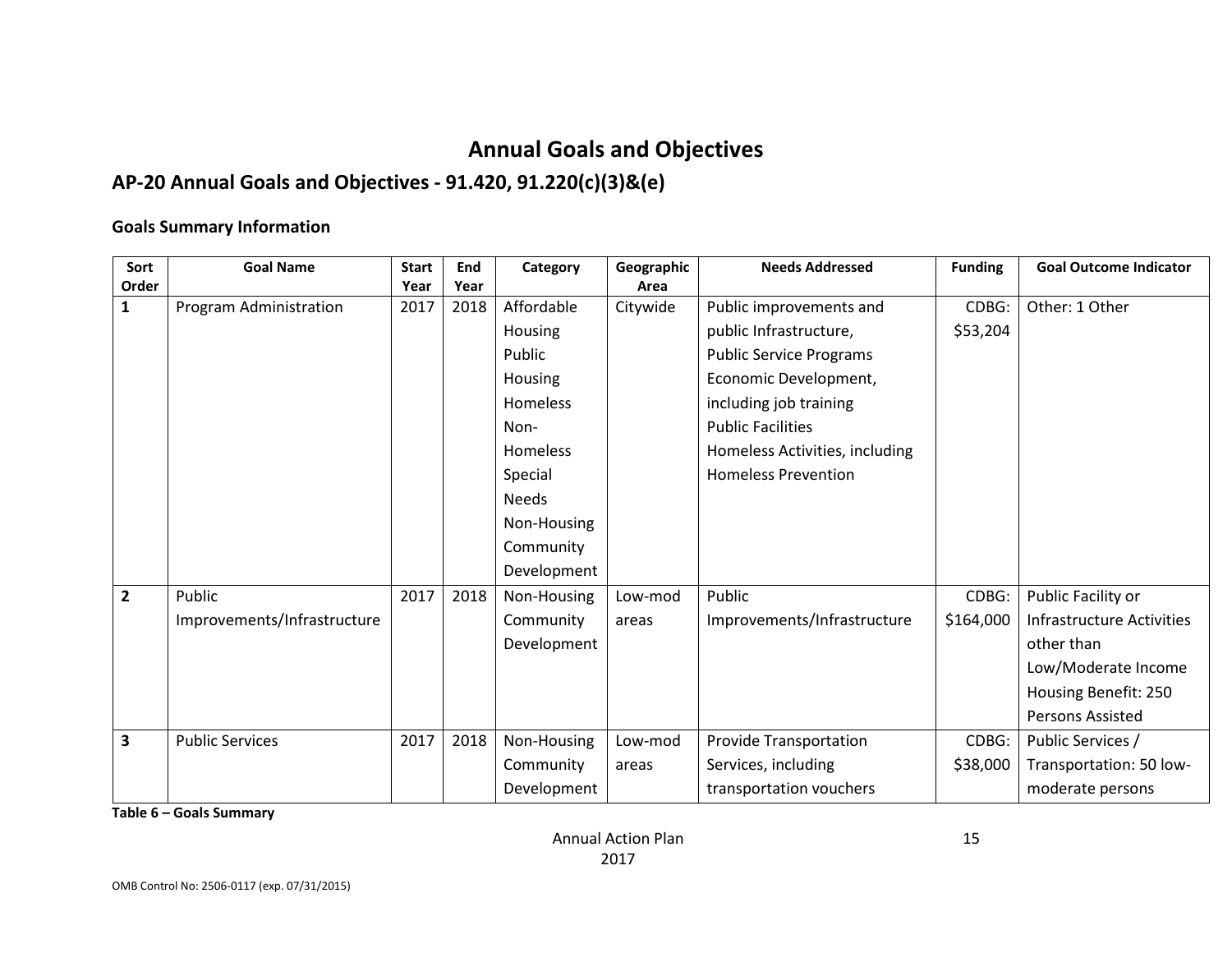### **Goal Descriptions**

| <b>Goal Name</b><br>Program Administration             |                                                                                          |  |  |
|--------------------------------------------------------|------------------------------------------------------------------------------------------|--|--|
| <b>Goal Description</b>                                | Program Administration                                                                   |  |  |
| <b>Goal Name</b><br>Public Improvements/Infrastructure |                                                                                          |  |  |
| <b>Goal Description</b>                                | Improvements for municipal infrastructure, including streets, water, sewer and lighting. |  |  |
| <b>Goal Name</b>                                       | <b>Public Services/Transportation</b>                                                    |  |  |
| <b>Goal Description</b>                                | Provide subsidies for transportation                                                     |  |  |

**Table 7 – Goal Descriptions**

**Estimate the number of extremely low-income, low-income, and moderate-income families to whom the jurisdiction will provide affordable housing as defined by HOME 91.215(b):**

N/A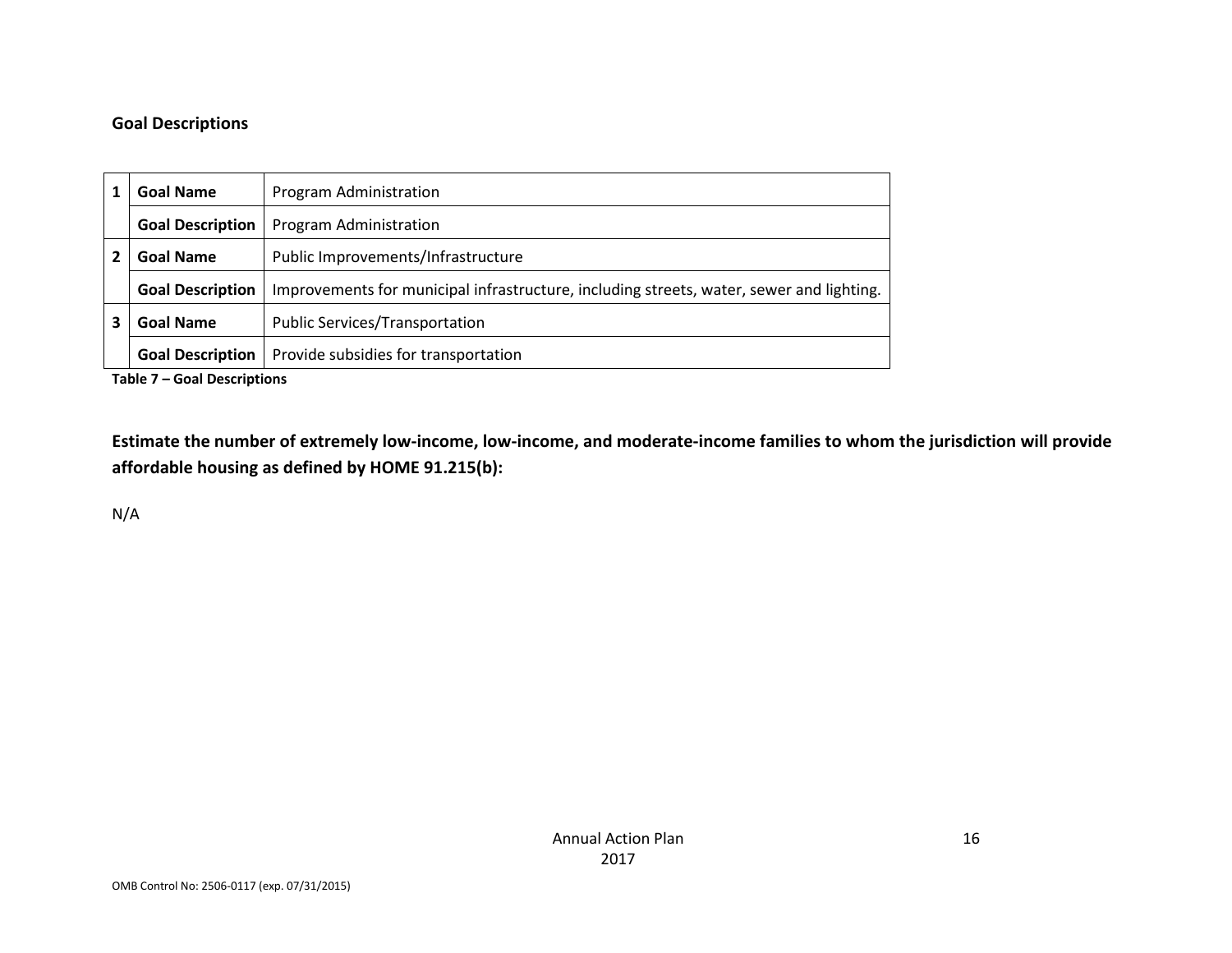### <span id="page-16-0"></span>**AP-35 Projects – 91.220(d)**

#### **Introduction**

The development of the Annual Action Plan involved consultation with those agencies involved in delivering housing, housing services, and community improvements. Meetings and discussions were held between the staff of the City's Administration Department and other City Departments, as well as conducting meetings with appropriate housing and social service agencies. Public input was also solicited through a public meeting, public hearings, and a web-based survey. All projects selected to receive funding meet objectives and goals set by the City to address infrastructure, ADA, housing, and social needs.

| #<br><b>Project Name</b> |
|--------------------------|
|--------------------------|

- 1 | Program Administration
- 2 | Infrastructure Improvements
- 3 Public Services/Transportation

**Table 8 – Project Information**

#### **Describe the reasons for allocation priorities and any obstacles to addressing underserved needs**

These projects are deemed to be of the highest priority and meet the greatest need. The chief obstacle to meeting these needs is a lack of resources to provide a greater level of assistance.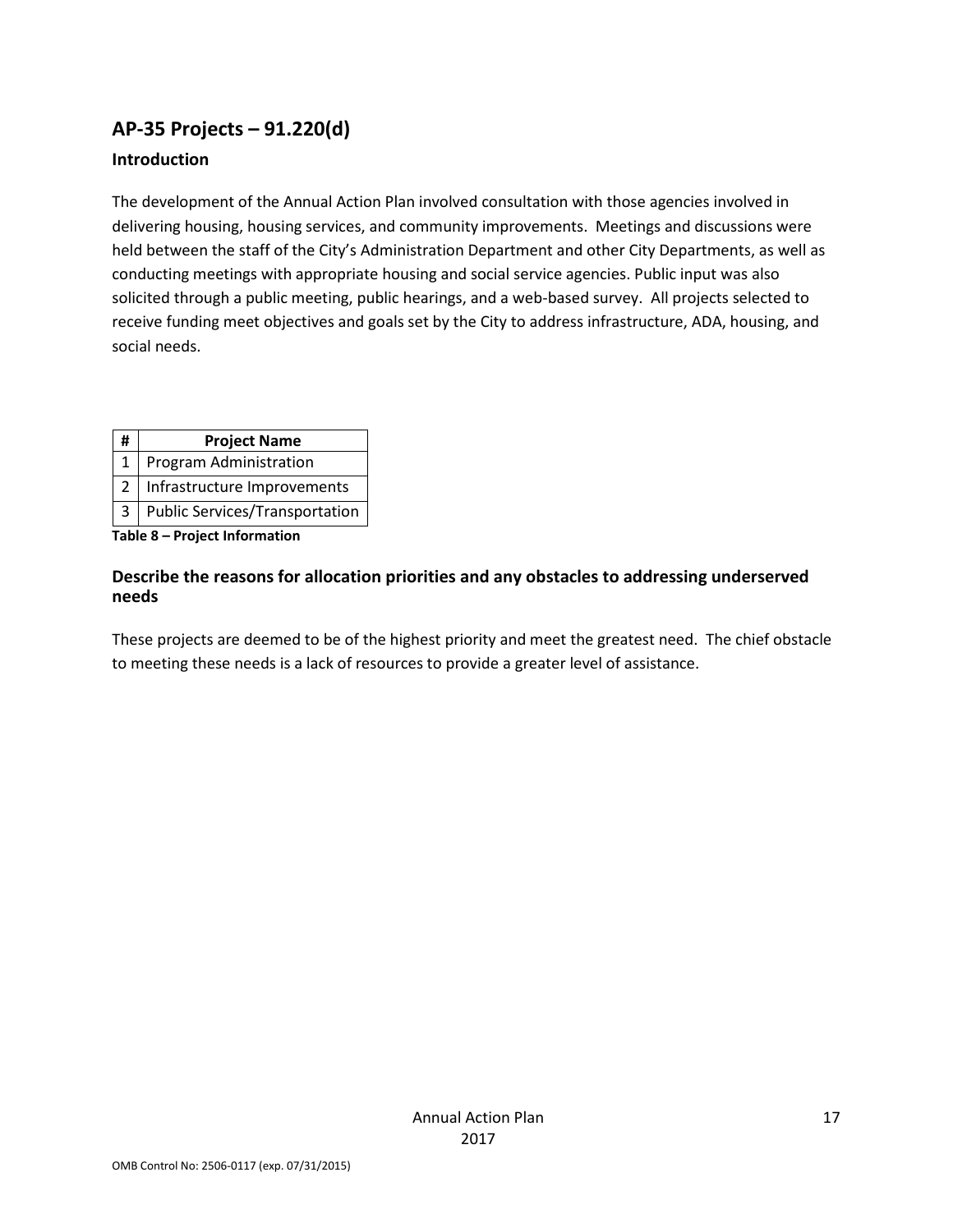### **Projects**

### <span id="page-17-1"></span><span id="page-17-0"></span>**AP-38 Projects Summary**

### **Project Summary Information**

#### **Table 9 – Project Summary**

| 1 | <b>Project Name</b>                                                                        | Program Administration                                                                       |  |  |
|---|--------------------------------------------------------------------------------------------|----------------------------------------------------------------------------------------------|--|--|
|   | <b>Target Area</b>                                                                         | Citywide                                                                                     |  |  |
|   | <b>Goals Supported</b>                                                                     | Program Administration                                                                       |  |  |
|   | <b>Needs Addressed</b>                                                                     | Public Improvements/Infrastructure<br>Provide Affordable Housing<br>Opportunities, including |  |  |
|   | <b>Funding</b>                                                                             | CDBG: \$53,204                                                                               |  |  |
|   | <b>Description</b>                                                                         | Program Administration                                                                       |  |  |
|   | <b>Target Date</b>                                                                         | 9/30/2018                                                                                    |  |  |
|   | Estimate the number and type of families that will<br>benefit from the proposed activities | N/A                                                                                          |  |  |
|   | <b>Location Description</b>                                                                | Citywide                                                                                     |  |  |
|   | <b>Planned Activities</b>                                                                  | Program Administration                                                                       |  |  |
| 2 | <b>Project Name</b>                                                                        | <b>Public Services / Transportation</b>                                                      |  |  |
|   | <b>Target Area</b>                                                                         | Low-mod areas                                                                                |  |  |
|   | <b>Goals Supported</b>                                                                     | <b>Public Services</b>                                                                       |  |  |
|   | <b>Needs Addressed</b>                                                                     | <b>Transportation Subsidies</b>                                                              |  |  |
|   | <b>Funding</b>                                                                             | CDBG: \$38,000                                                                               |  |  |
|   | <b>Description</b>                                                                         | <b>Transportation Subsidies</b>                                                              |  |  |
|   | <b>Target Date</b>                                                                         | 9/30/2018                                                                                    |  |  |
|   | Estimate the number and type of families that will<br>benefit from the proposed activities | 50 families                                                                                  |  |  |
|   | <b>Location Description</b>                                                                | low/mod areas                                                                                |  |  |
|   | <b>Planned Activities</b>                                                                  | <b>Transportation Voucher Program</b>                                                        |  |  |
| 3 | <b>Project Name</b>                                                                        | Infrastructure Improvements                                                                  |  |  |
|   | <b>Target Area</b>                                                                         | Low-mod areas                                                                                |  |  |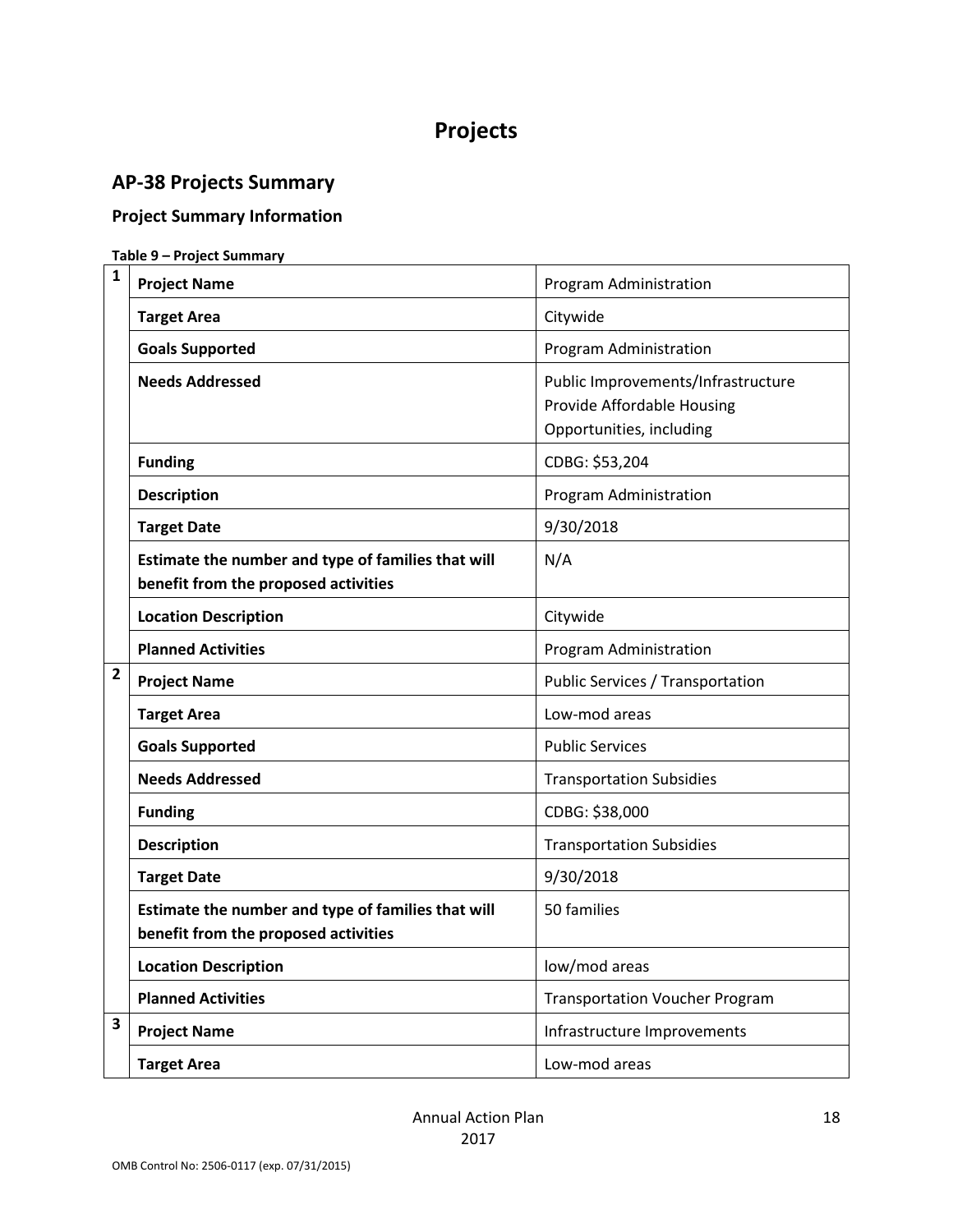| <b>Goals Supported</b>                                                                     | Public Improvements/Infrastructure     |
|--------------------------------------------------------------------------------------------|----------------------------------------|
| <b>Needs Addressed</b>                                                                     | Public Improvements/Infrastructure     |
| <b>Funding</b>                                                                             | CDBG: \$164,000                        |
| <b>Description</b>                                                                         | <b>Street and Alley Reconstruction</b> |
| <b>Target Date</b>                                                                         | 9/30/2018                              |
| Estimate the number and type of families that will<br>benefit from the proposed activities | 250 families                           |
| <b>Location Description</b>                                                                | low/mod areas                          |
| <b>Planned Activities</b>                                                                  | <b>Street and Alley Reconstruction</b> |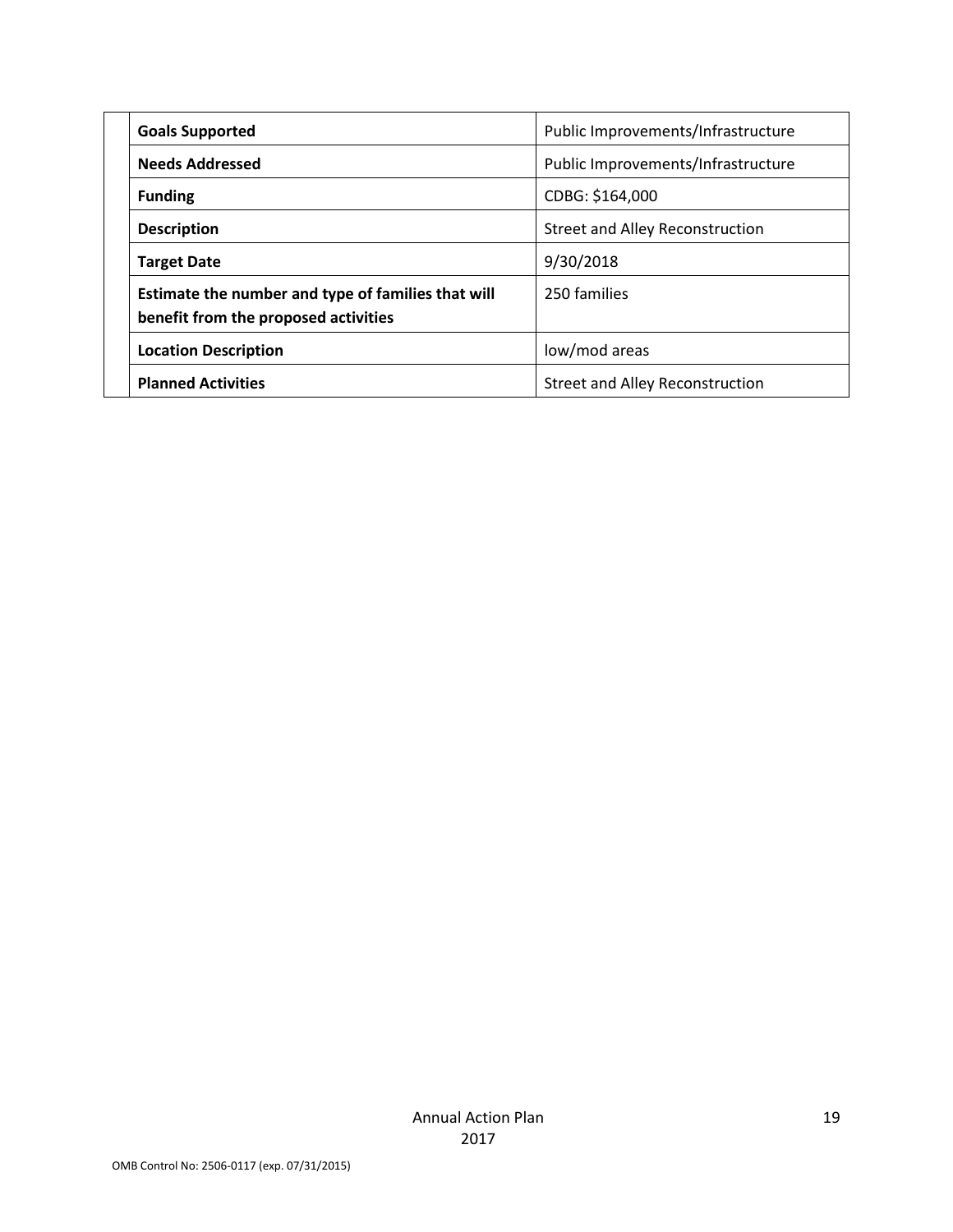### <span id="page-19-0"></span>**AP-50 Geographic Distribution – 91.220(f)**

### **Description of the geographic areas of the entitlement (including areas of low-income and minority concentration) where assistance will be directed**

The City programs are focused on the low and moderate incomes areas of the City, but there are no geographic priorities within those areas.

#### **Geographic Distribution**

| <b>Target Area</b> | <b>Percentage of Funds</b> |
|--------------------|----------------------------|
| Low-mod areas      | 100                        |
| Citywide           |                            |

**Table 10 - Geographic Distribution** 

#### **Rationale for the priorities for allocating investments geographically**

These projects are deemed to be of the highest priority and meet the greatest need. The chief obstacle to meeting these needs is a lack of resources to provide a greater level of assistance.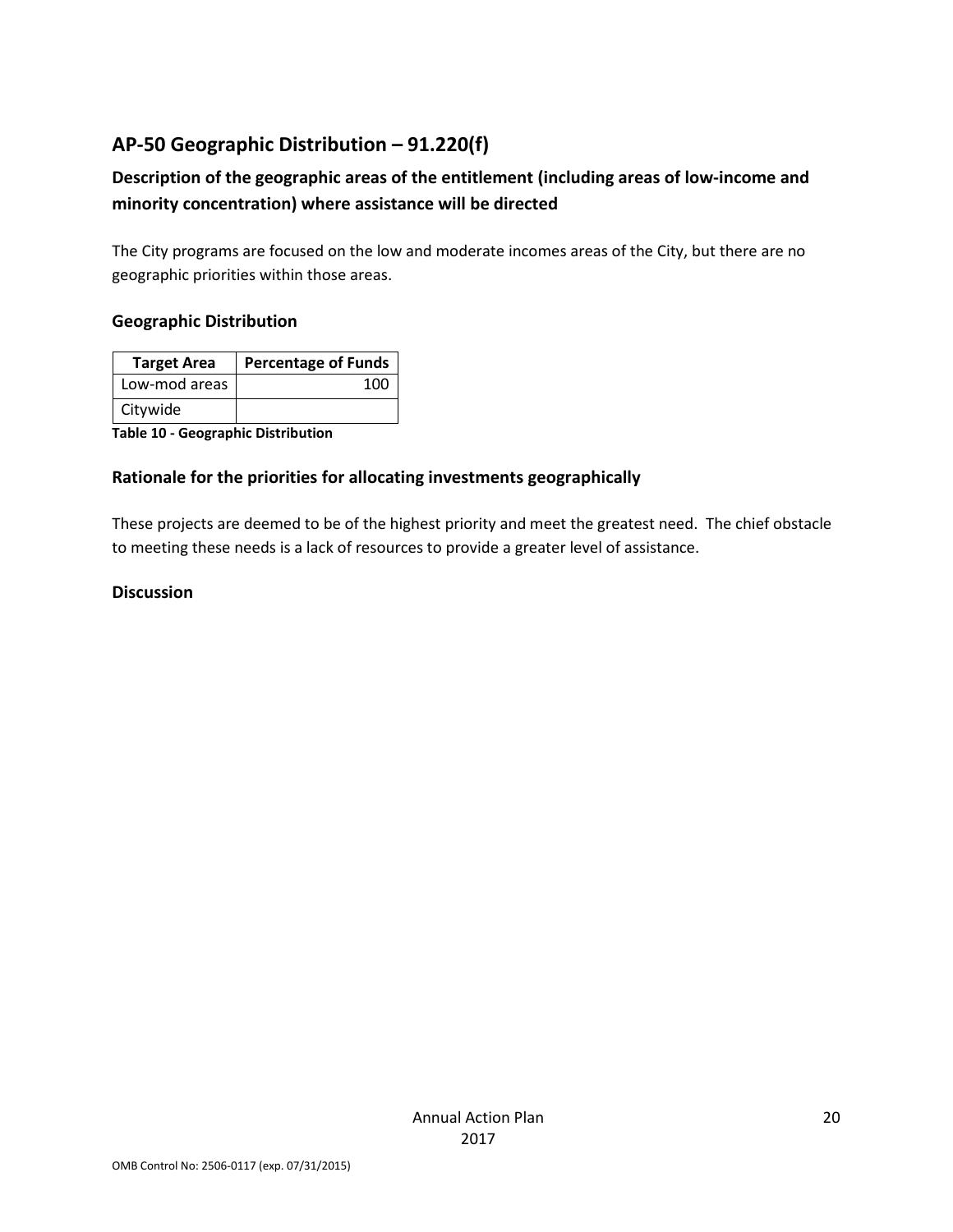### **Affordable Housing**

### <span id="page-20-1"></span><span id="page-20-0"></span>**AP-55 Affordable Housing – 91.220(g)**

#### **Introduction**

For the current program year, the City does not plan to directly support any affordable housing efforts because the necessary procedures and policies are not in place. Affordable housing programs will likely be initiated in later program years.

| One Year Goals for the Number of Households to be Supported |  |
|-------------------------------------------------------------|--|
| Homeless                                                    |  |
| Non-Homeless                                                |  |
| Special-Needs                                               |  |
| Total                                                       |  |

**Table 11 - One Year Goals for Affordable Housing by Support Requirement**

| One Year Goals for the Number of Households Supported Through |  |
|---------------------------------------------------------------|--|
| Rental Assistance                                             |  |
| The Production of New Units                                   |  |
| <b>Rehab of Existing Units</b>                                |  |
| <b>Acquisition of Existing Units</b>                          |  |
| Total                                                         |  |

**Table 12 - One Year Goals for Affordable Housing by Support Type**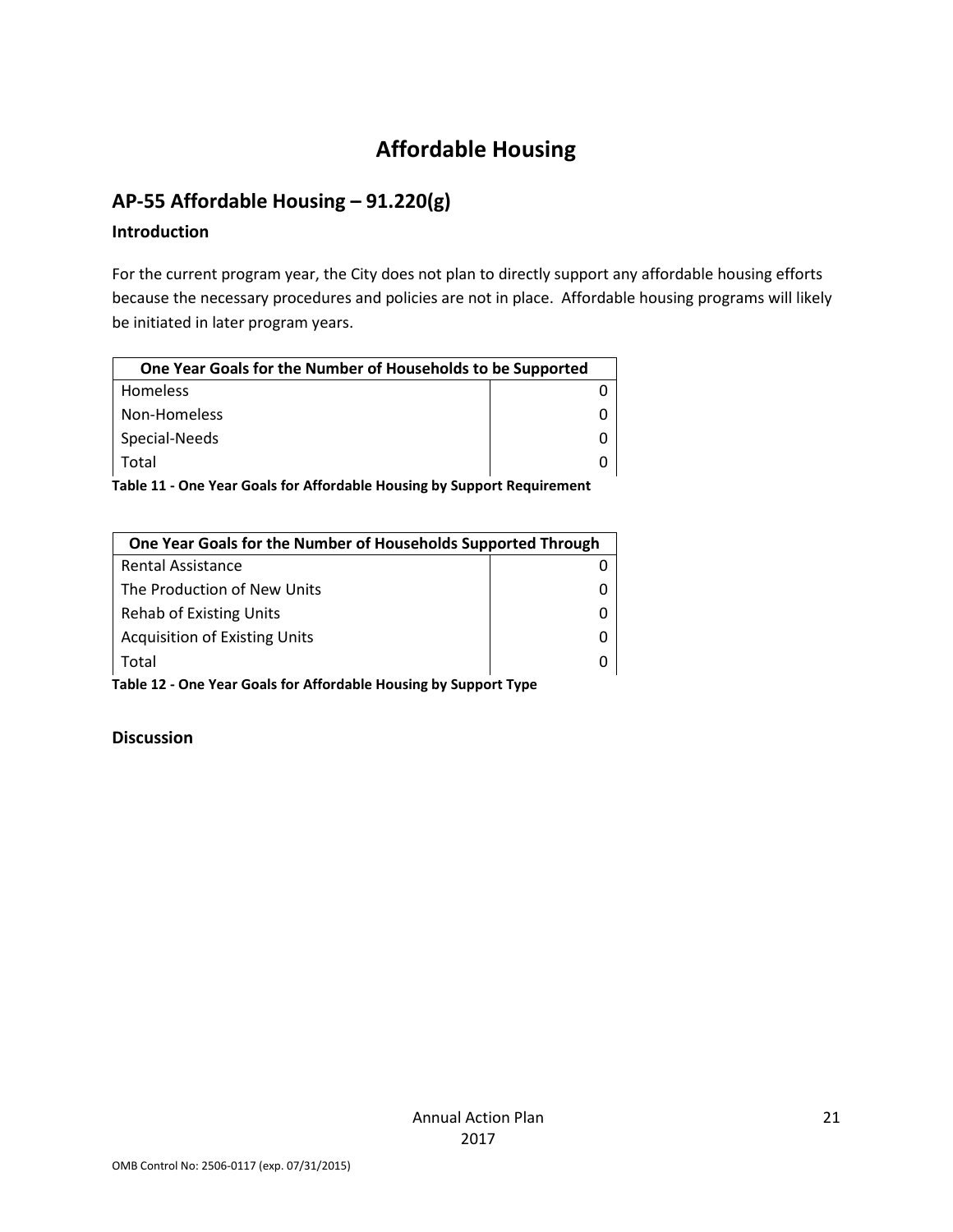### <span id="page-21-0"></span>**AP-60 Public Housing** *–* **91.220(h)**

### **Introduction**

As noted, the City does not have a housing authority or any public housing units.

### **Actions planned during the next year to address the needs to public housing**

Not Applicable

### **Actions to encourage public housing residents to become more involved in management and participate in homeownership**

Not Applicable

**If the PHA is designated as troubled, describe the manner in which financial assistance will be provided or other assistance** 

Not Applicable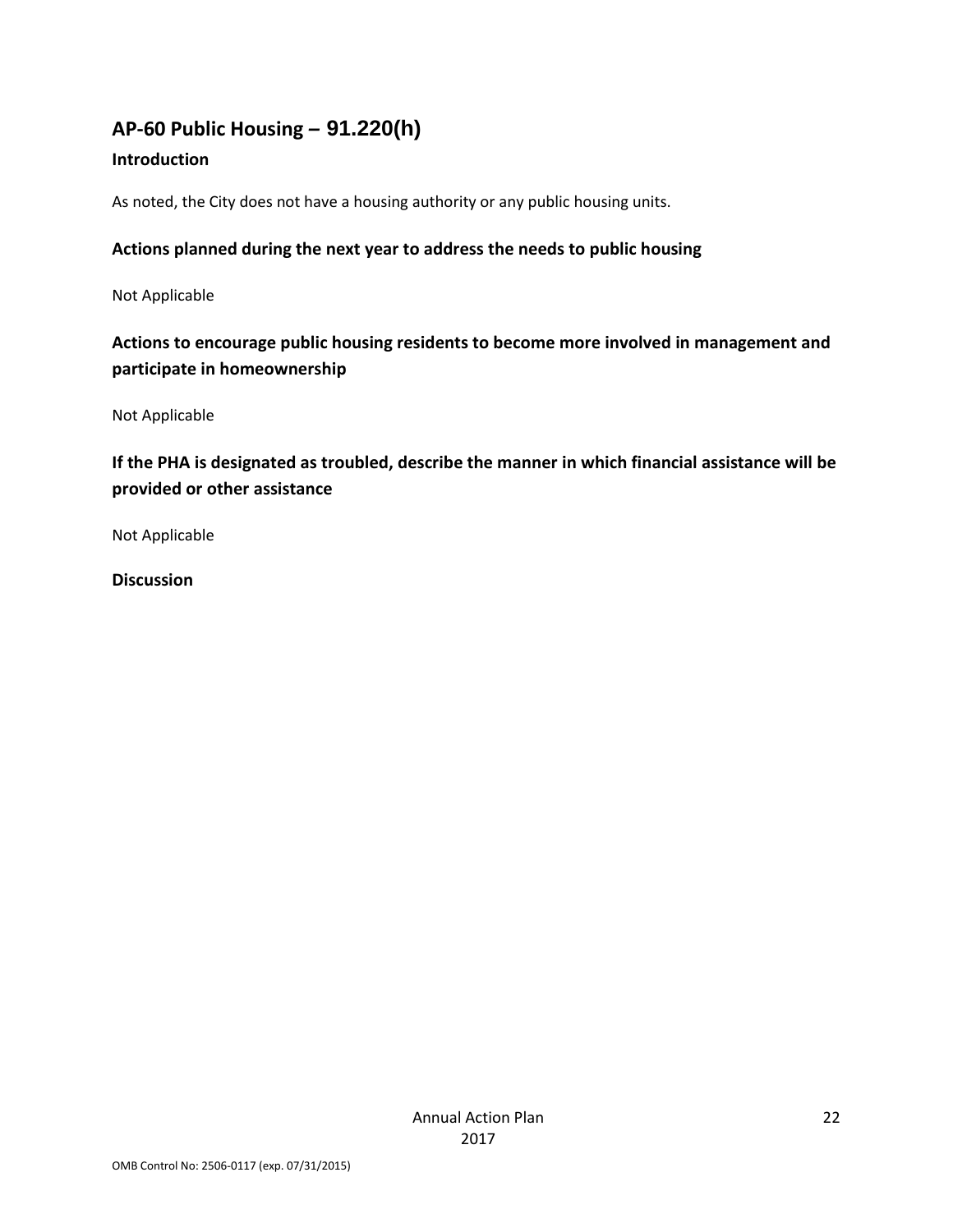### <span id="page-22-0"></span>**AP-65 Homeless and Other Special Needs Activities – 91.220(i)**

#### **Introduction**

The City will consider pursuing activities to address the housing and supportive service needs of persons who are homeless, and those that have special needs. However, at this time, the City does not have funding allocated for 2017 – 2018 to assist organizations providing these types of services.

### **Describe the jurisdictions one-year goals and actions for reducing and ending homelessness including**

**Reaching out to homeless persons (especially unsheltered persons) and assessing their individual needs**

Not Applicable

**Addressing the emergency shelter and transitional housing needs of homeless persons**

Not Applicable

**Helping homeless persons (especially chronically homeless individuals and families, families with children, veterans and their families, and unaccompanied youth) make the transition to permanent housing and independent living, including shortening the period of time that individuals and families experience homelessness, facilitating access for homeless individuals and families to affordable housing units, and preventing individuals and families who were recently homeless from becoming homeless again**

#### Not Applicable

**Helping low-income individuals and families avoid becoming homeless, especially extremely low-income individuals and families and those who are: being discharged from publicly funded institutions and systems of care (such as health care facilities, mental health facilities, foster care and other youth facilities, and corrections programs and institutions); or, receiving assistance from public or private agencies that address housing, health, social services, employment, education, or youth needs.**

Not Applicable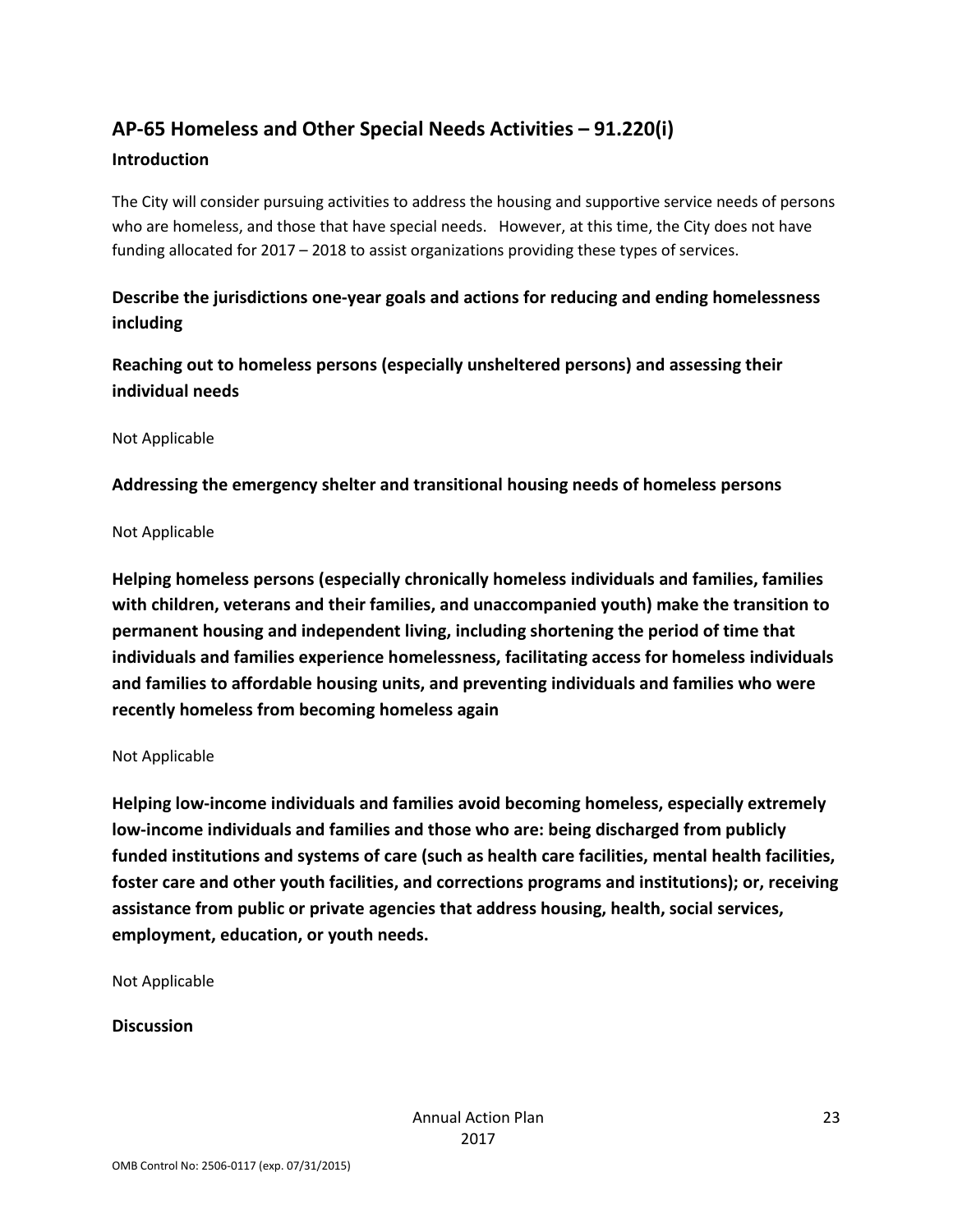### <span id="page-23-0"></span>**AP-75 Barriers to affordable housing – 91.220(j)**

### **Introduction**

The most important impediment revolves around the lack of Federal and State resources for affordable housing initiatives. The lack of programs and resources to reduce excessive rent or mortgage burdens to qualified persons is a key factor.

**Actions it planned to remove or ameliorate the negative effects of public policies that serve as barriers to affordable housing such as land use controls, tax policies affecting land, zoning ordinances, building codes, fees and charges, growth limitations, and policies affecting the return on residential investment**

The primary means to address this issue in DeSoto will be Code Enforcement. The City will explore the idea of providing housing assistance in the future, though this may not be possible given the limited resources available. The City will encourage private developer efforts to develop affordable housing projects using incentives and tax credit programs. These efforts will be limited because of the amount of funds available and the many competing needs.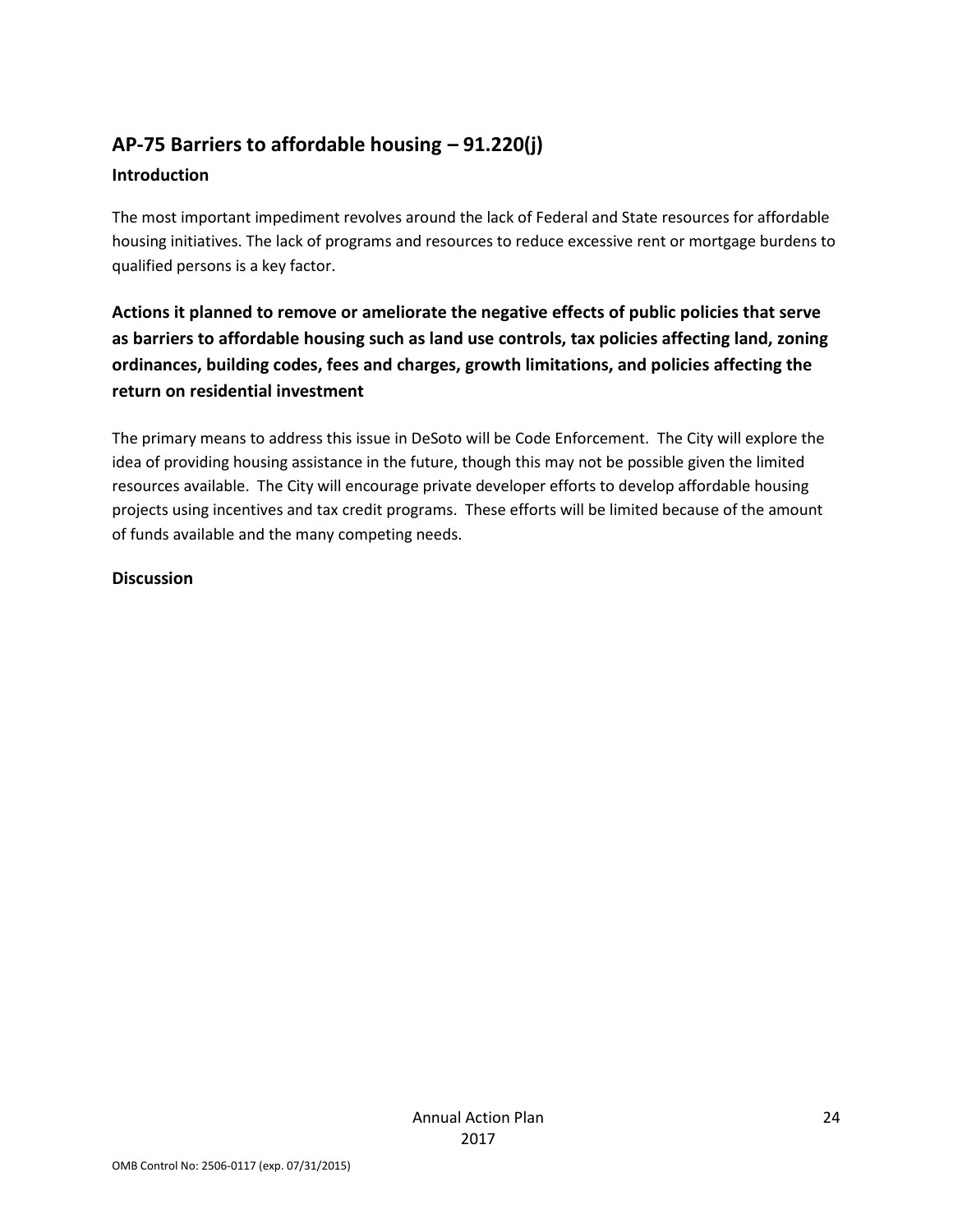### <span id="page-24-0"></span>**AP-85 Other Actions – 91.220(k)**

#### **Introduction**

The City will develop programs to deal with other aspects of CDBG activities.

#### **Actions planned to address obstacles to meeting underserved needs**

The greatest challenge to meeting underserved needs in the coming year will be meeting the increased need for program activities with a limited amount of funding. To overcome this significant challenge, the City will work more efficiently, seek a greater level of collaboration with other agencies and organizations, and aggressively seek opportunities to leverage funds.

#### **Actions planned to foster and maintain affordable housing**

As noted above, the City could in later program years seek to develop affordable housing projects. These efforts will be limited because of the amount of funds available and the many competing needs.

#### **Actions planned to reduce lead-based paint hazards**

The City will incorporate all HUD requirements concerning lead-based paint abatement as applicable. However, currently the city does not fund housing rehabilitation programs.

#### **Actions planned to reduce the number of poverty-level families**

Because the nature of poverty is complex and multi-faceted, the City will attempt to allocate CDBG funds for services to very low-income households. CDBG can provide funding for meeting these critical basic needs, but these efforts will be constrained by the amount of funds available and competing priority needs.

#### **Actions planned to develop institutional structure**

The City will seek partners in the development of a service delivery system and will seek to enhance the relationship with existing partners in City departments and social service agencies to coordinate the delivery of programs and services. The city will seek to leverage the limited available resources.

### **Actions planned to enhance coordination between public and private housing and social service agencies**

The City maintains a close relationship with state, regional, and county organizations that provide assistance to low- and moderate-income persons as well as the homeless.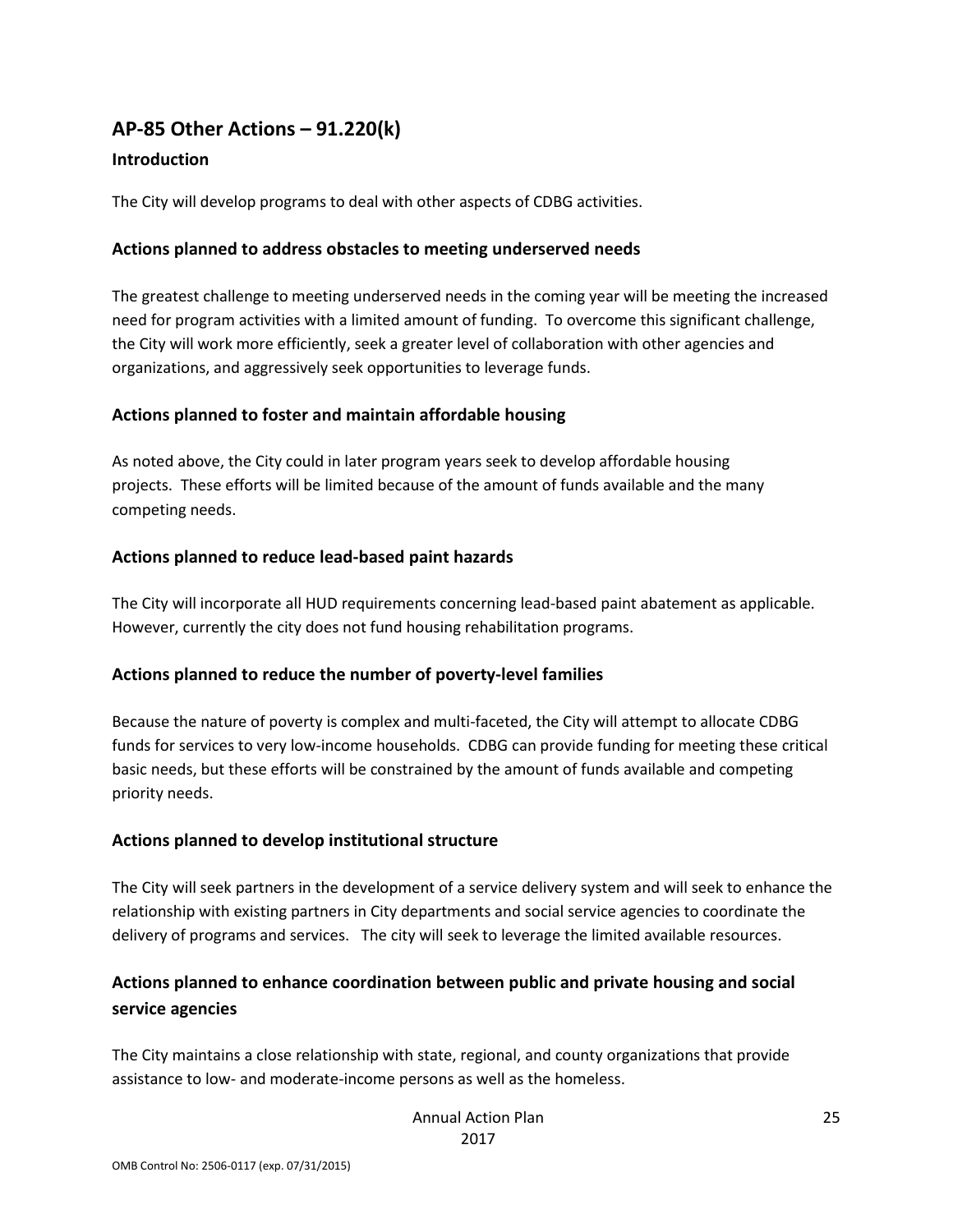The City will work closely with local non-profit organizations to actively encourage housing programs for low- and moderate-income persons. Also, the Administration Department will develop and maintain a positive relationship with the builders, developers, and financial institutions in the region. This collaborative approach will assist in the creation and delivery of effective service delivery programs and affordable housing projects.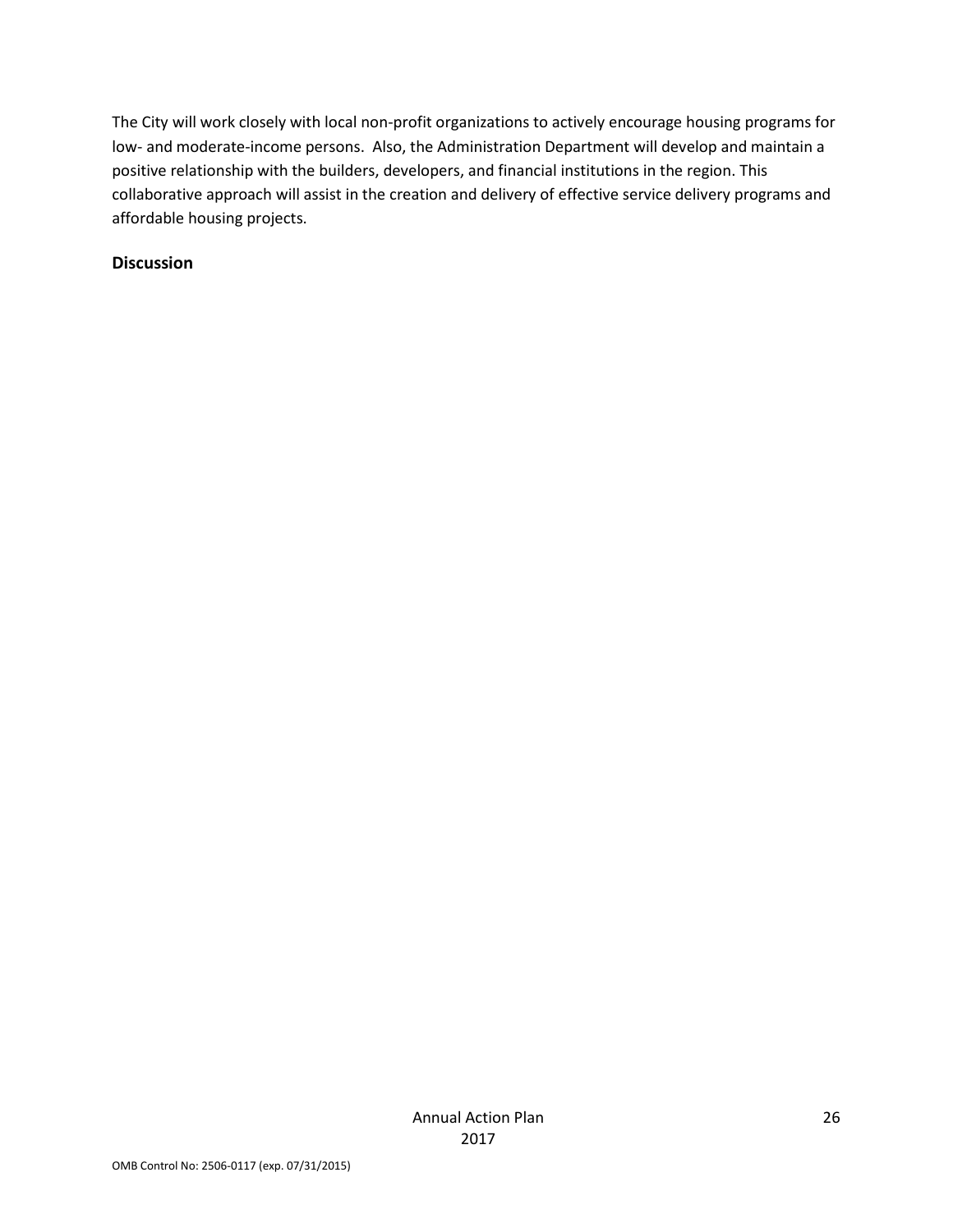### **Program Specific Requirements**

<span id="page-26-0"></span>**AP-90 Program Specific Requirements – 91.220(l)(1,2,4)**

**Introduction**

### **Community Development Block Grant Program (CDBG) Reference 24 CFR 91.220(l)(1)**

Projects planned with all CDBG funds expected to be available during the year are identified in the Projects Table. The following identifies program income that is available for use that is included in projects to be carried out.

| 1. The total amount of program income that will have been received before the start of the next   |          |
|---------------------------------------------------------------------------------------------------|----------|
| program year and that has not yet been reprogrammed                                               | $\Omega$ |
| 2. The amount of proceeds from section 108 loan guarantees that will be used during the year to   |          |
| address the priority needs and specific objectives identified in the grantee's strategic plan.    | $\Omega$ |
| 3. The amount of surplus funds from urban renewal settlements                                     | $\Omega$ |
| 4. The amount of any grant funds returned to the line of credit for which the planned use has not |          |
| been included in a prior statement or plan                                                        | $\Omega$ |
| 5. The amount of income from float-funded activities                                              | $\Omega$ |
| <b>Total Program Income:</b>                                                                      | 0        |

### **Other CDBG Requirements**

1. The amount of urgent need activities 0

2. The estimated percentage of CDBG funds that will be used for activities that benefit persons of low and moderate income. Overall Benefit - A consecutive period of one, two or three years may be used to determine that a minimum overall benefit of 70% of CDBG funds is used to benefit persons of low and moderate income. Specify the years covered that include this Annual Action Plan. 100.00% and 100.00%